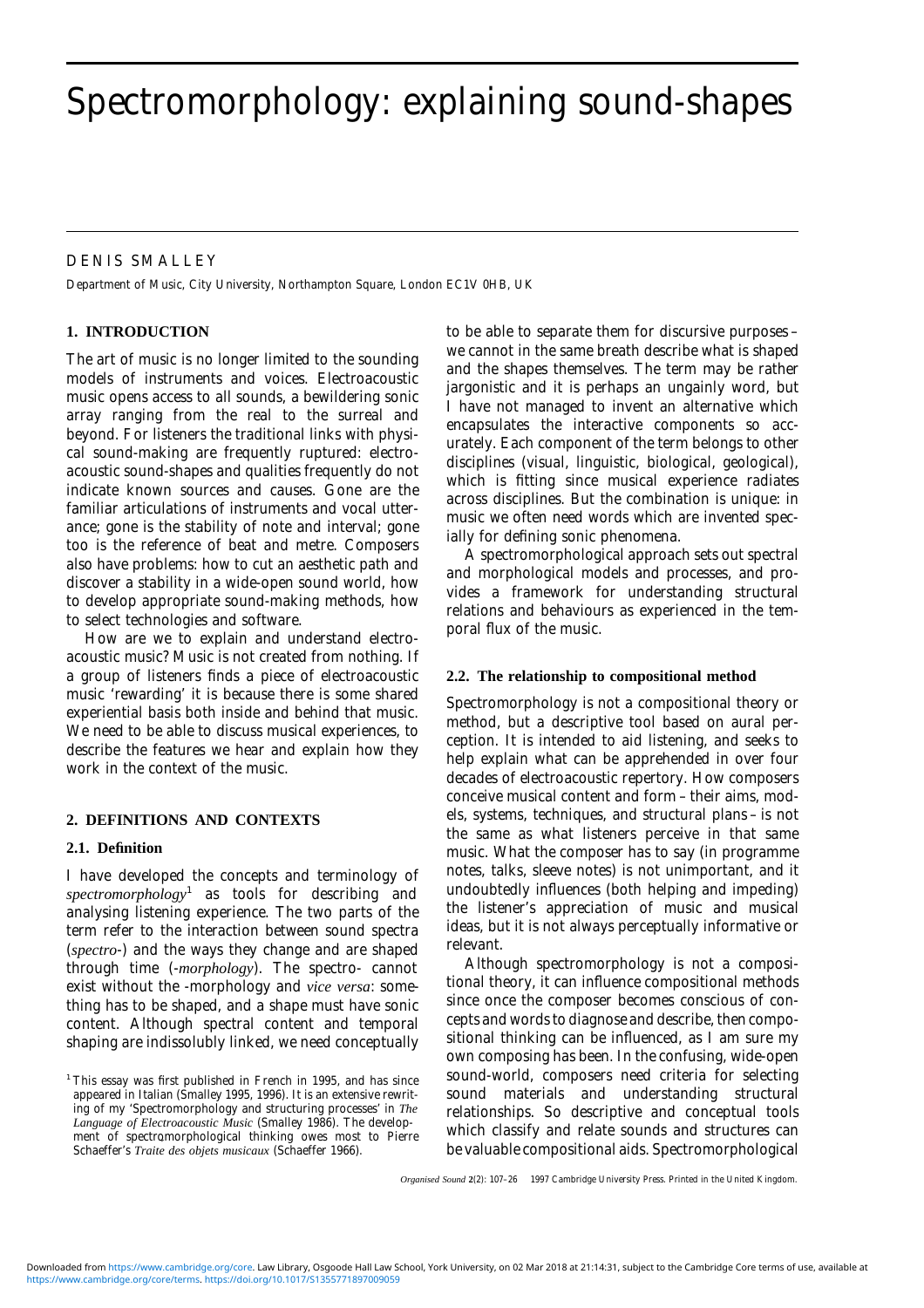awareness may therefore help the composing process of the degree of detail is a problem since recordings but it will not necessarily make a better composer. (CDs) allow one to listen repeatedly to the briefest Although spectromorphological ideas can help per- passages in a work, discovering much more detail ceivers to focus on the imagination and craft of the than it is possible to hear in the course of normal composer, they will not help the composer to become musical flow. How much is too much, and how much more imaginative or to improve craft. is not enough? There is no objective method of

In electroacoustic music there are three types of score 'readings'. This is as it should be. which *might* contain perceptually relevant infor-<br>It is undoubtedly true that the task of preparing a mation. The first type is intended to be used by a full, relevant, graphic spectromorphological tranperformer (in mixed works, live electronic music) and scription is vexatious both because of transcription may contain graphic transcriptions of acousmatic problems and the tedium of the task. Even the sonomaterial. The second, rarer type, is the realisation gram presents difficult, time-consuming decisions. score, usually technical to a degree, intended as a Considering the dedication required, it is no wonder record of how a work was produced. It represents that exhaustive analyses are few. The problems of content and form in some way, although this may not representation combined with the lack of consistent, be perceptually very relevant. We could also include thorough and fairly universally applicable analytical composers' (private?) form-plans and similar rep- tools have undoubtedly inhibited electroacoustic resentations in this category. The third type is the dif- music's acceptance in more intellectual, musicological fusion score of an acousmatic work, often a free, circles. But we must be cautious about putting too sketchy, graphic representation of the sounding con- much faith in written representations because writing text produced primarily as a timing and memory aid freezes the experience of temporal flux. It is a device for the person diffusing a work in concert. This third for counteracting the fleeting and selective nature of type, and also any transcription of acousmatic mater- wayward aural attentiveness and memory during the ial in the first type of score, is usually concerned with sounding flow of music. Electroacoustic music's spectromorphological information: events and tex- strength is that unlike traditional Western art music it tures are given shapes whose vertical dimension rep- cannot so easily suffer by being reduced to a notation resents spectral space, while the horizontal plane system, thereby courting the danger that music writshows change over time. These transcriptive scores at ing might be regarded as a separate entity, a substithe very least usually give a sense of the broad struc- tute for perceptual experience. In this regard, tural outlines, and they can be aurally interesting electroacoustic music has more in common with since the transcriber *chooses* to represent certain cri- much orally transmitted music than with the heritage teria and not others. On the other hand this may not of Western art music. be a free and considered choice since transcription is Is a score an obligatory aid to spectromorphologoften done quite quickly and spontaneously, and is ical description and analysis? Certainly for the analimited by what can be easily represented on paper in lyst some kind of representation is necessary but what two dimensions. It is a score with a particular pur- this should be is determined by the purpose of the pose and only needs to be accurate enough for its analysis: whether something exhaustive and detailed task – a list of timings might do just as well. The tran- is intended or whether only a particular aspect of the scriptive score, or a more thoughtful, developed ver- music is to be examined. Anything from a diagram sion of it, is sometimes used as a listening aid. (representing some of the criteria presented in this

puter, has been regarded as a solution to the visual priate, accompanied by sound examples. For other representation of electroacoustic music. I regard it as types of listener, however, perhaps a bundle of cona very useful aid rather than a solution. A sonogram ceptual tools will be enough to enable useful is a type of literal spectral analysis at a chosen visual discussion. resolution: at too high a resolution detail becomes lost in a blur; at too low a resolution there is insuf- **2.4. Ignoring technology** ficient detail. But a sonogram is not a representation of the music as perceived by a human ear – in a sense In spectromorphological thinking we must try to it is too objective. Its shapes therefore have to be ignore the electroacoustic and computer technology interpreted and reduced to perceptual essentials. In used in the music's making. Surrendering the natural other words, someone has to decide what to retain desire to uncover the mysteries of electroacoustic and discard from the representation, and more parti- sound-making is a difficult but necessary and logical cularly, try and determine how much detail is perti- sacrifice. The desire to know is natural because, tradinent to the alert listener. For the analyst this question tionally, all cultures have considerable knowledge

achieving a visual spectromorphological represen-2.3. About scores and sonograms **2.3.** About scores and sonograms **a** aware of subjective decision-making and alternative

The sonogram, a graphic spectral analysis by com- chapter) to a graphic representation might be appro-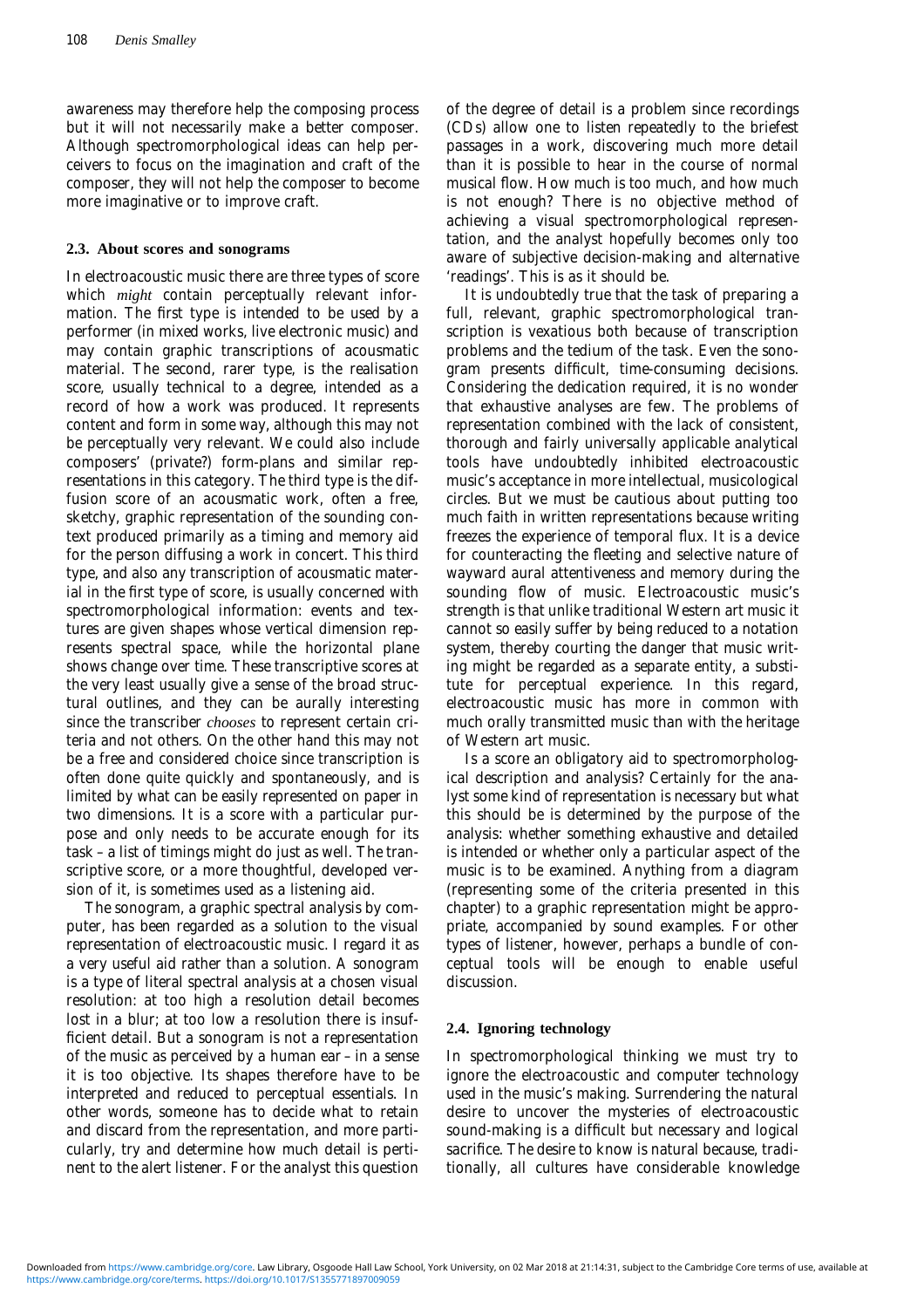about how sounds are made as a result of continuing cutting across national boundaries and individual visual observation and listening. Once we can grasp styles. However, it is intended to account for types of the relationship between the sounding body and the electroacoustic music which are more concerned with cause of the sound we feel we have captured a certain spectral qualities than actual notes, more concerned understanding: intuitive knowledge of the human with varieties of motion and flexible fluctuations in physical gesture involved is inextricably bound up time rather than metrical time, more concerned to with our knowledge of music as an *activity*. account for sounds whose sources and causes are rel-

matic forms is not the same kind of activity. A sound- antly obvious. If a particular style of electroacoustic texture or event in its finished guise is rarely the result music is more traditionally note-based or metrically of a single, quasi-instrumental, real-time, physical organised, then a spectromorphological approach gesture. There may be no real sounding body will not be very helpful. Of course notes and interinvolved nor any aurally identifiable causal action vallic relationships are often very important in elecsupposedly responsible for making the sound. Infor-<br>troacoustic music, though they may be covertly mation about the synthesis method, computer pro- hidden in the fabric. In such cases a knowledge of gram, treatment device, etc., is not a substitute for tonal tradition and meaning in (Western?) culture will knowledge of source–cause interaction: the 'working also be needed as a descriptive aid. gestures' of the acousmatic compositional process do Spectromorphological thinking is primarily connot carry perceptual information equivalent to an cerned with music which is partly or wholly *acous*-intuitive knowledge of the physical gestures of *matic*, that is, music where (in live performance) the intuitive knowledge of the physical gestures of traditional sound-making. Therefore, while in sources and causes of the sounds are invisible – a traditional music, sound-making and the perception of sound are interwoven, in electroacoustic music live performance with an acousmatic, loudspeaker they are often not connected. Not that gesture, element.<sup>2</sup> However, what is and is not acousmatic is sources and causes are unimportant in electroacoustic in the clear-cut, since even music where live performers<br>music. On the contrary they are very important, as are involved can become acousmatic when the listmusic. On the contrary they are very important, as we shall discover. The cannot connect the sounds heard with the

technology and techniques, cannot easily brush aside them. This can happen in live electronic music per-<br>a particular listening mode which I call *technological* formance, and is a category of music I call *live acous*a particular listening mode which I call *technological* formance, and is a category of music I call *live acouslistening*. Technological listening occurs when a list- *matic music*. The distinction between what is and is ener 'perceives' the technology or technique behind and acousmatic becomes blurred even further in a context o<br>the music rather than the music itself, perhans to such a crecording where everything becomes invisible. the music rather than the music itself, perhaps to such the music verything becomes invisible.<br>The musical meaning is blocked. Many the music restrumental music can also an extent that true musical meaning is blocked. Many Some contemporary instrumental music can also methods and devices easily impose their own spectro-<br>morphological character and cliches on the music be music of Xenakis and of younger composers like morphological character and cliches on the music. the music of Xenakis and of younger composers like Ideally the technology should be transparent, or at Grisey, Saariaho, Murail, Dillon and many others Ieast the music needs to be composed in such a way concerned with spectral and textural complexity. In least the music needs to be composed in such a way concerned with spectral and textural complexity. In that the qualities of its invention override any tend-<br>this music there is often a loss of instrumental identity that the qualities of its invention override any tend-<br>ency to listen primarily in a technological manner. It as the orchestra is 'resynthesised' into a kind of spec-

which can potentially be apprehended by all listeners. the score itself is a very inadequate representation of<br>In electroacoustic music, the separation between the perceptual qualities. An aural approach which treats In electroacoustic music, the separation between the and perceptual qualities. An aural approach which treats<br>act of sound-making and perception, combined with recordings of such works in the manner of an acous-<br>the specia methods and devices, indicate that technological approach cannot deal<br>knowledge cannot be part of any method founded on adequately with electroacoustic music which is very

I intend spectromorphological thinking to be appli-<br>
2 For further reading refer to *Vous avez dit acousmatique*? (see<br>
cable to a wide variety of electroacoustic musics, Smalley 1991a). cable to a wide variety of electroacoustic musics,

Electroacoustic music composition in its acous- atively mysterious or ambiguous rather than blat-

The composer, or other listeners conversant with observed physical activity which supposedly produces<br>hnology and techniques, cannot easily brush aside them. This can happen in live electronic music per-

ency to listen primarily in a technological manner. It<br>is difficult for the composer to adopt a 'purer' spec-<br>tromorphological hyper-instrument. While we may<br>tromorphological ear untainted by technological list-<br>ening when

knowledge cannot be part of any method founded on adequately with electroacoustic music which is very<br>strongly anecdotal or programmatic, that is, music<br>where a very wide palette of sonic references may be employed – recordings of cultural events and behav-**2.5. Which musics?** iour, musical quotation and pastiche, and so on. In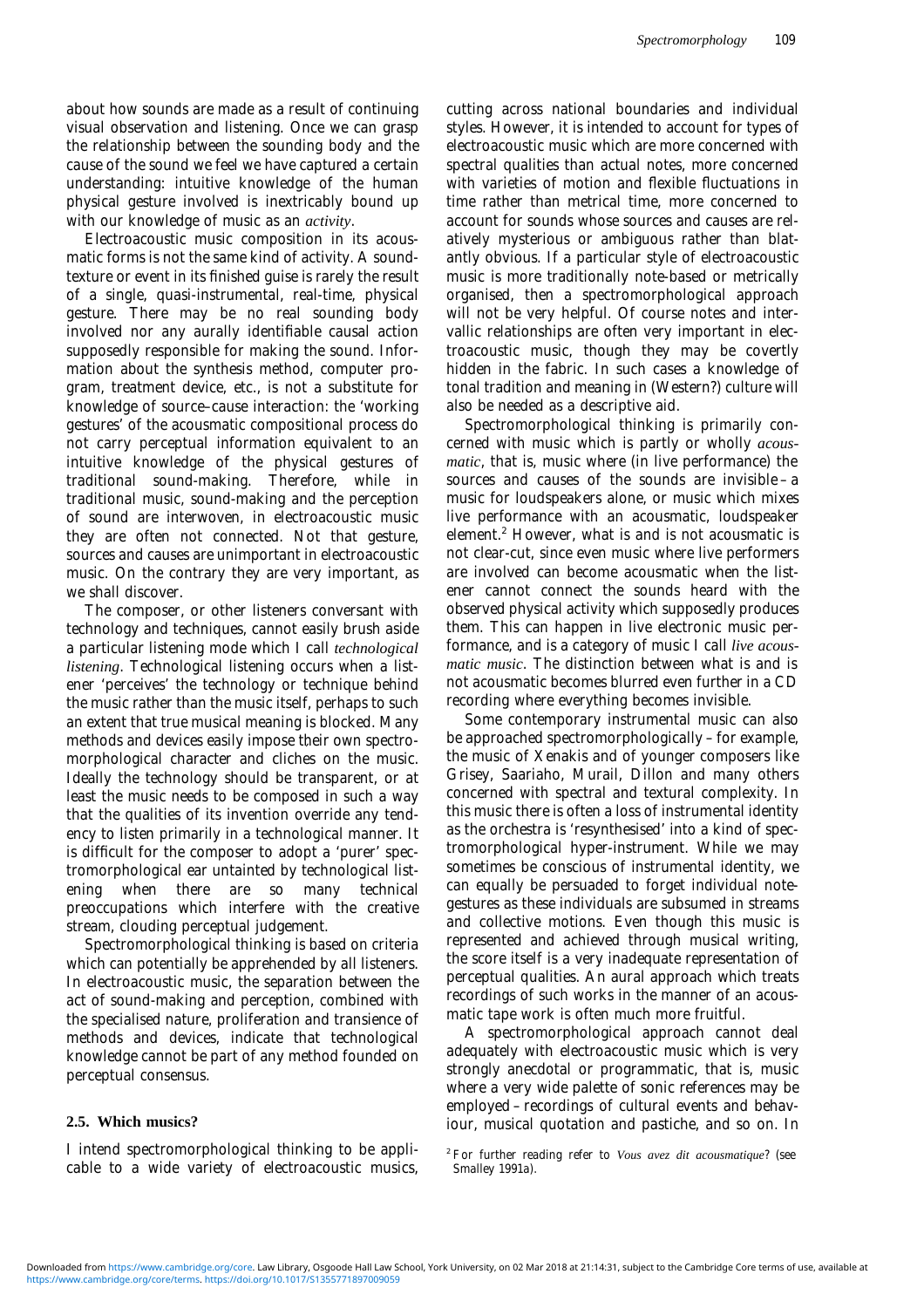this type of electroacoustic music, meaning is closely Extrinsic–intrinsic threads of the 'as if' variety allied to recognising the sources, identifying with need not refer only to *sounding* experience. Nonthem, knowing which context they have been drawn sounding extrinsic links are also possible, whether from, and reinterpreting their meaning in their new based on human physical movement (see the section musical context. Such music is therefore *transcontex-* on gesture) or environmental experience. For *tual* or *intertextual*. Much acousmatic music strays in example, spectromorphology is concerned with and out of transcontextual suggestions – the sounds motion and growth processes, which are not excluof nature, the elements and environment are particu- sively or even primarily sonic phenomena: sonic larly common. More often than not a mixture of motion can suggest real or imagined motions of spectromorphological and transcontextual insights is shapes in free space. Spatial experience itself can required. Spectromorphological qualities can often involve sounds or not. Energy, which is inherent in help qualify the power of a transcontextual message. spectral motion, is part of both sounding and non-

Spectromorphology concentrates on *intrinsic* fea- example, has spectromorphological consequences. tures. That is, it is an aid to describing sound events I have invented the term *source bonding* to and their relationships as they exist within a piece represent the intrinsic-to-extrinsic link, from inside of music. However, a piece of music is not a closed, the work to the sounding world outside. I define of music. However, a piece of music is not a closed, autonomous artefact: it does not refer only to itself source bonding as: but relies on relating to a range of experiences outside<br>the context of the work. Music is a cultural construct,<br>and an *extrinsic* foundation in culture is necessary so<br>that the intrinsic can have meaning. The intrinsic a

relations as created by the composer determine the impact of extrinsic messages. But there is a sort of kinship between listener and musical context. The transcontextuality throughout electroacoustic music, bondings involve all types of sounding matter and though not of the *intentionally encoded* varieties sound-making, whether in nature or in culture, though not of the *intentionally encoded* varieties which in authentic *trans-contexts* are so strongly whether they arise as a result of human agency or reliant on source identification. The wide-open sonic not. Source bondings may be actual or imagined – in reliant on source identification. The wide-open sonic world of electroacoustic music encourages imagina- other words they can be constructs created by the tive and imagined extrinsic connections because of listener; different listeners may share bondings when the variety and ambiguity of its materials, because of they listen to the same music, but they may equally its reliance on the motion of colourful spectral ener-<br>have different, individual, personalised bondings; the its reliance on the motion of colourful spectral ener- have different, individual, personalised bondings; the gies, its emphasis on the acousmatic, and not least through its exploration of spatial perspective. There poser and can occur in what might be considered the is quite a difference in identification level between a most abstract of works; wide-ranging bondings are statement which says of a texture, 'It is stones falling', inevitable in musics which are not primarily weighted a second which says, 'It sounds like stones falling', towards fixed pitches and intervals. *Bonding play* is and a third which says, 'It sounds as if it's behaving like falling stones'. All three statements are extrinsic connections but in increasing stages of uncertainty **2.7. Instrumental and vocal source bonding** and remoteness from reality. If a listener, elaborating on either statements two or three, comments on qual- One might think that in more 'abstract' instrumental ities and features of the texture as heard within the music, source bondings do not exist, but they are musical context, then attention turns away from the there in force, revealed through gesture and other primarily extrinsic towards special intrinsic features physical activity involved in sound-making. The and therefore moves more deeply into the particular bonding of instrumental activity to human gesture is musical experience. It is thus that this listener starts somewhat ignored not only because it is invariably

sounding experience, linked not only to motion in general but to human gesture as well – the energetic **2.6. Intrinsic–extrinsic threads** impact of an implement hitting a sounding body, for

In transcontextual music, intrinsic qualities and The word 'bonding' seems particularly appropriate

to engage in spectromorphology. expected in music, but also possibly because much music study has tended to concentrate on music writ-<sup>3</sup>The intrinsic and extrinsic aspects of music are discussed fairly ing (notation), theory and analysis, which tend to dis-<br>
fully in *Music and Discourse: Towards a Semiology of Music* tance a work from the gestural acti fully in *Music and Discourse: Towards a Semiology of Music* tance a work from the gestural activity of its (Nattiez 1990: 102-29). (The French edition, which is not the same as the English edition, was published by Christ through stylised singing or direct utterance, has direct

in 1987, under the title *Musicologie generale et se*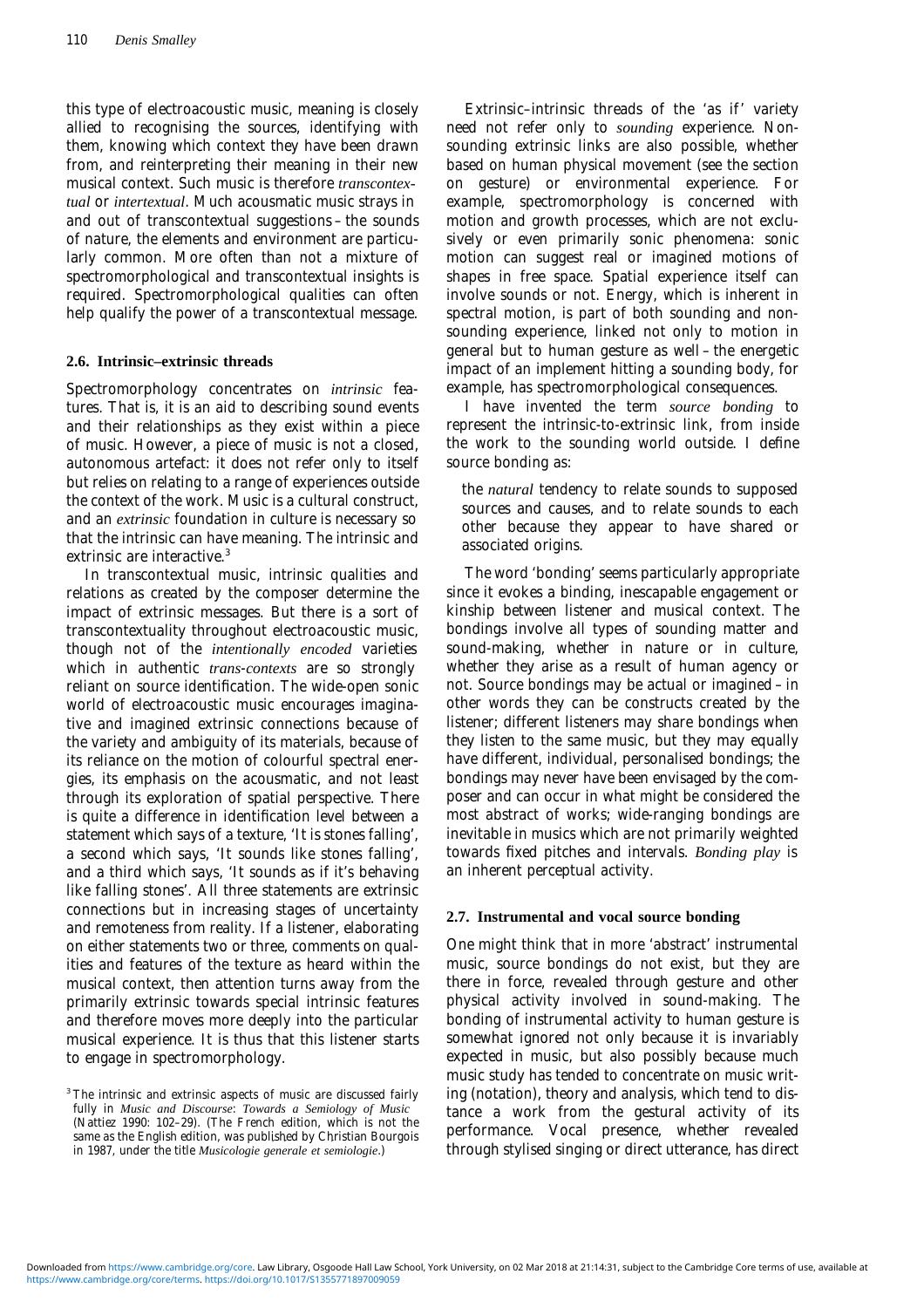human, physical, and therefore psychological links. encouraging deeper exploration, they also cause per-In electroacoustic music the instrumental and vocal ceptual distortions. My experience of teaching comare included, but unlike traditional music where posers has often revealed to me that such distortions instrumental and vocal presence are assumed and are frequent. known in advance, in acousmatic electroacoustic As far as the spectromorphological approach to music they are both to be encountered (unexpectedly) electroacoustic music is concerned, reduced listening and inferred. Electroacoustic music, then, subsumes mechanisms lie behind the development of concepts. instrumental and vocal experience: instrumental and They are a necessary aid to any full analysis, particuvocal resources are a 'subset' of the wide-open sound larly at the lowest levels of structure, and they are world which is electroacoustic music's territory. The electronic must be any investigation which seeks to reveal

Interpreting their meanings, expressivity, and psycho- threads with their psychological power. The CD logical significance is a more distant but ultimate player now, for the first time, through its flexible repgoal, a study of which is beyond the scope of this etition processes, offers listeners other than the comessay. Some of the concepts and language or spectro- poser of the work the opportunity for investigating morphology have formalist tendencies, but ideally, what were previously but fleeting moments. Retainintrinsic spectromorphological description, although ing a realistic perceptual focus is, finally, a precarious not directly interpretative, should be capable of help- balancing act. ing a listener to pinpoint those musical qualities which are carriers of meaning.<br>**3. GESTURE AND ITS SURROGATES** 

listening as a listening mode where the composer's has spectromorphological consequences: a chain of perceptions can be different from those of other list- activity links a cause to a source. A human *agent* proeners. But the composer also has to combat another duces spectromorphologies via the motion of gesture, specialised listening mode – that of *reduced listening* using the sense of touch or an implement to apply (*e ´ coute re´* through concentrated, repeated listening to a sound *energy*–*motion trajectory* which excites the sounding event, a common activity in the electroacoustic com- body, creating spectromorphological life. From the posing process. It is an investigative process whereby viewpoint of both agent and watching listener, the detailed spectromorphological attributes and musical gesture-process is tactile and visual as well relationships are uncovered. This requires that the as aural. Moreover, it is proprioceptive: that is, it is 'distractions' of source bonding and intrinsic–extrin- concerned with the tension and relaxation of muscles, sic threads be blocked out in order to concentrate on with effort and resistance. In this way sound-making refining spectromorphological detail and sound qual- is linked to more comprehensive sensorimotor and ity. Reduced listening is therefore an abstract, rela- psychological experience. tively objective process, a microscopic, intrinsic We should not think of the gesture process only in listening. the one direction of cause–source–spectromorphol-

composers regard reduced listening as an ultimate cause. When we hear spectromorphologies we detect mode of perceptual contemplation. But it is as dan- the humanity behind them by deducing gestural gerous as it is useful for two reasons. Firstly, once activity, referring back through gesture to proprioone has discovered an aural interest in the more ceptive and psychological experience in general.<br>detailed spectromorphological features, it becomes Everyone uses this spectromorphological referral prodetailed spectromorphological features, it becomes Leveryone uses this *spectromorphological referral pro-*<br>
very difficult to restore the extrinsic threads to their cess when listening to recordings of instrumental very difficult to restore the extrinsic threads to their *cess* when listening to recordings of instrumental rightful place. Secondly, microscopic perceptual scan-<br>ning tends to highlight less pertinent low-level also decode the human activity behind the spectroning tends to highlight less pertinent, low-level, also decode the human activity behind the spectro-<br>intrinsic detail such that the composer–listener can a morphologies through which we automatically gain a intrinsic detail such that the composer-listener can morphologies through which we autom<br>easily focus too much on background at the expense wealth of psycho-physical information. easily focus too much on background at the expense of foreground. Therefore, while the focal changes<br>permitted by repetition have the advantage of <sup>5</sup>For reasons of space it is not possible to enter into a comprehen-<br>sive discussion of the vocal sound as a spectromorpholog

Identifying intrinsic–extrinsic threads is one thing. those intrinsic features which invest the extrinsic

Until the electroacoustic medium arrived, all music was created either through forms of vocal utterance<sup>5</sup> **2.8. The composer's ear** was created entier unough forms of vocal utterance<br>or through instrumental gesture. Sound-making ges-<br>Attention has already been drawn to technological ture is concerned with human, physical activ ture is concerned with human, physical activity which energy to a *sounding body*. A gesture is therefore an

Outside the creative process outlined above, many ogy, but also in reverse – spectromorphology–source–

and Chion (1983) for a full discussion. human body.

model. The idea of gesture can, of course, be applied to the voice, <sup>4</sup> Reduced listening is a Schaefferian concept. See Schaeffer (1966) where the energy as well as the sound is projected from inside the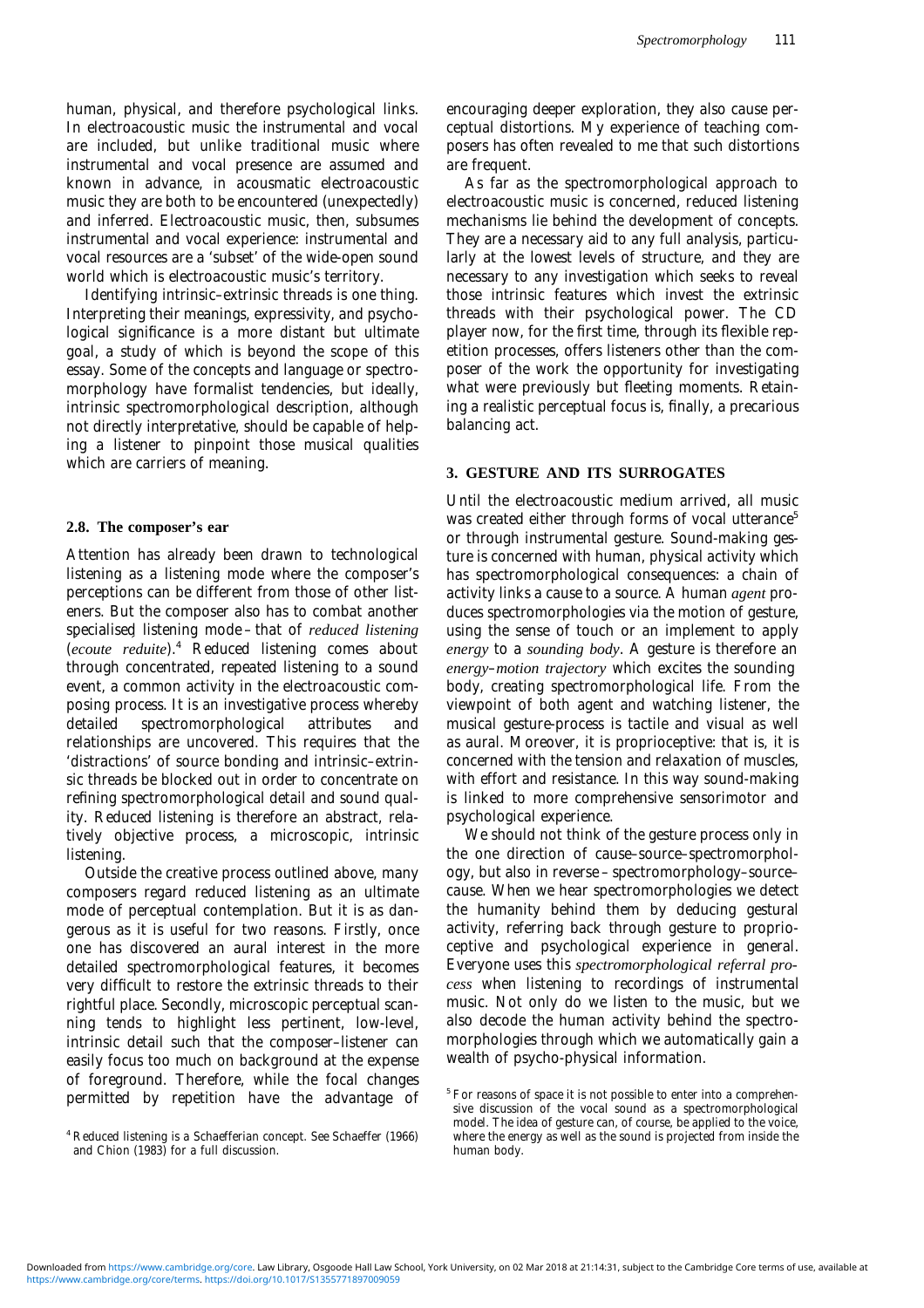ments is a cultural conditioning process based on or imagined in the music. The nature of the spectroyears of (unconscious) audiovisual training. A knowl-<br>
edge of sounding gesture is therefore culturally very either the source or the cause, or both. We may not edge of sounding gesture is therefore culturally very strongly imbedded. This cannot be ignored and be sure about how the sound was made to behave as denied when we come to electroacoustic music. It is it does, what the sounding material might be, or perparticularly important for acousmatic music where haps about the energy–motion trajectory involved.<br>
the sources and causes of sound-making become For example, a resonant spectromorphology could the sources and causes of sound-making become For example, a resonant spectromorphology could<br>remote or detached from known directly experienced sound as if excited by gestural impact of some kind remote or detached from known, directly experienced sound as if excited by gestural impact of some kind<br>physical gesture and sounding sources. The process (inferred cause) even though we do not know exactly physical gesture and sounding sources. The process (inferred cause) even though we do not know exactly<br>of increasing remoteness I refer to as *gestural* what the source might be because its sound-quality is of increasing remoteness I refer to as *gestural surrogacy*.

Original, *primal gesture*, on which sounding ges-<br>is based occurs outside music in all propriocen-<br>*Remote surrogacy* is concerned with gestural *Remote surrogacy* is concerned with gestural ture is based, occurs outside music in all propriocep-<br>ture perception and its allied psychology. *First-order* vestiges. Source and cause become unknown and surrogacy projects surrogacy projects the primal level into sound, and is<br>concerned with sonic object use in work and play<br>prior to any 'instrumentalisation' or incorporation<br>into a musical activity or structure. It is here that<br>musical pote musical potential begins to be recognised and But some vestiges of gesture might still remain. To<br>cyploged Traditionally in art music this first level find them we must refer to tensile, proprioceptive explored. Traditionally in art music this first level<br>find them we must refer to tensile, proprioceptive<br>does not become music in itself: it develops into properties, to those characteristics of effort and<br>instrumental, se

*Second-order surrogacy* is traditional instrumental the potential of the medium, while a music which gesture, a stage removed from the first order, where does not take some account of the cultural imbedding recognisable p develop an extensive registral articulatory play. An difficult, even sterile music. acousmatic music which, for example, uses only recordings of identifiable instruments remains in the<br>
second order. Much music which uses simulation of<br> **EXPECTATION**<br> **EXPECTATION** order since, although the instrument may not be real, The note is the basic gesture-unit of instrumental it is perceived as the equivalent of the real. Commer- music. Every note-gesture, however short, has a speccial synthesizer usage is of this type when we recog- tral history – the energy–motion trajectory of its nise both the gesture involved and the instrumental spectromorphology. Every note must start in some source simulated. way; some may be sustained or prolonged for a time

The listener's experience of listening to instru- *Third*-*order surrogacy* is where a gesture is inferred unfamiliar, or because the resonance behaves in an

of gesture will appear to most listeners a very cold,

and some may not; every note stops. These three <sup>6</sup> The number of levels has been expanded beyond those discussed linked temporal phases I refer to as *onset*, *continuant* 

in Smalley (1992). and *termination*. They are not distinctly separable: we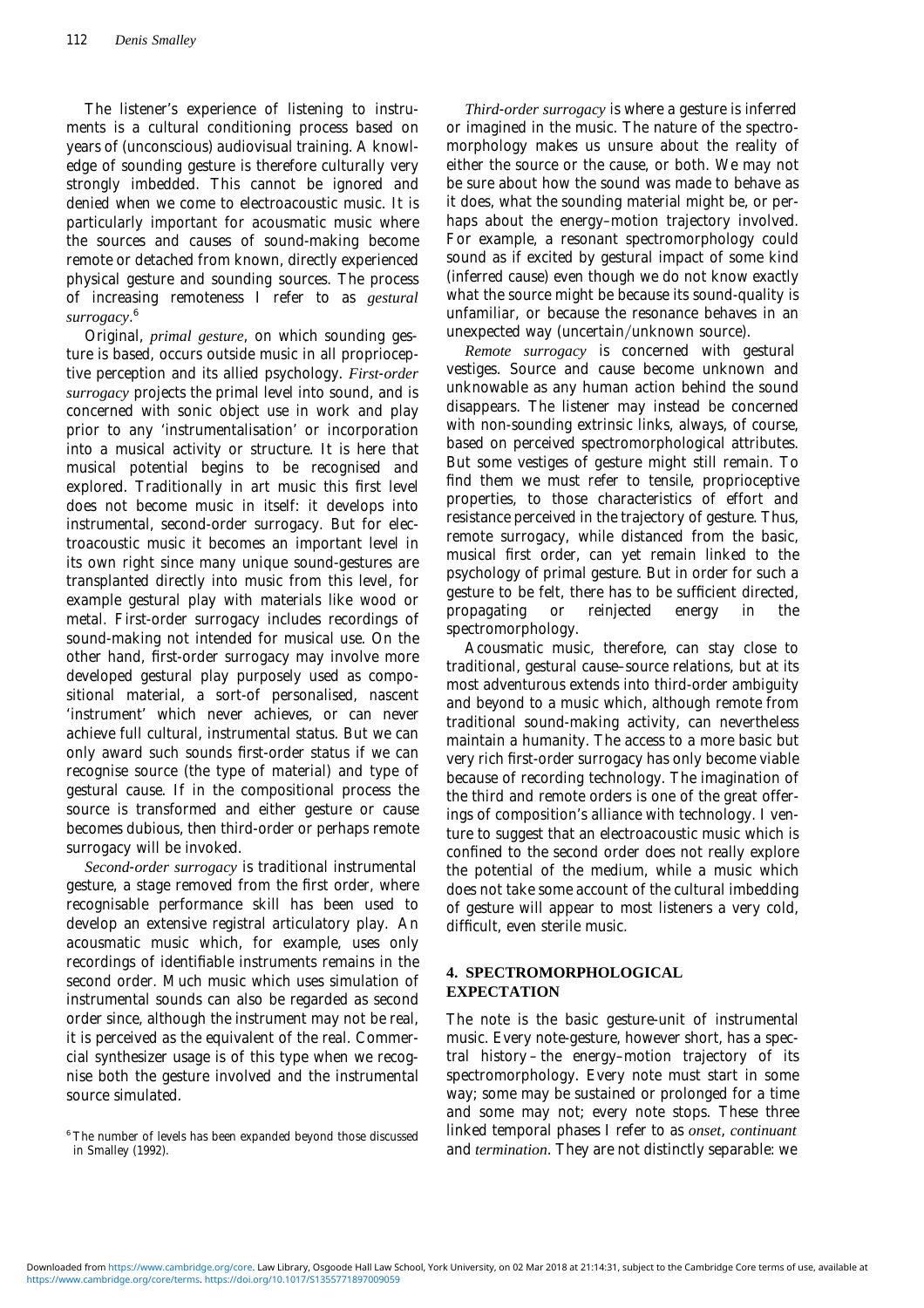cannot tell the very moment when an onset passes (3) By increasing the spectral energy towards into a continuant phase, nor when a continuant termination, leading towards, and creating the passes into the terminal phase. Nor do all three expectancy of, a new note-gesture. The continuphases have to be present in the note-gesture. There ant phase is lengthened and termination is avoare three important spectromorphological archetypes ided, or rather the onset of the new note-gesture found in instrumental usage. In all three models spec- is also the termination of the previous note. tral richness is assumed to be congruent with the<br>dynamic shape of the morphology – the louder, the<br>more spectral energy, the brighter and/or richer the<br>strate is that the note trains us in *spectromorpholog-*<br>ical expecta

- 
- an initial gesture is enough to set a spectromorphology in motion, after which there is no gestu- **5. GESTURE AND TEXTURE AS FORMING** ral intervention as the sound continues towards **PRINCIPLES** termination. A string pizzicato or a bell are
- 

- 
- 

sound. These archetypes are:<br>
(1) The *attack* alone. This is a momentary energetic that its current<br>
in the circumstances in which spectral changes occur.<br>
(1) The *attack* alone. This is a momentary energetic in the int

termination. A string pizzicato or a bell are<br>
The basic gesture of traditional instrumental music<br>
(3) The *graduated continuant*. In this archetype all<br>
the produces the note. In tonal music notes form a con-<br>
three pha

(1) By compressing the onset so that it is swelled (less If gestures are weak, if they become too stretched linear). More energy is thereby injected into the out in time, or if they become too slowly evolving, onset, giving a more pressured, pushing effect. we lose the human physicality. We seem to cross a We find this onset variant quite often in Baroque blurred border between events on a human scale and performance practice. events on a more worldly, environmental scale. At (2) By lengthening the continuant phase, drawing the same time there is a change of listening focus – attention away from the onset towards interest in the slower the directed, gestural impetus, the more the sound's continuity, which could be stable, or the ear seeks to concentrate on inner details (insofar more or less varied, prior to termination. as they exist). A music which is primarily textural,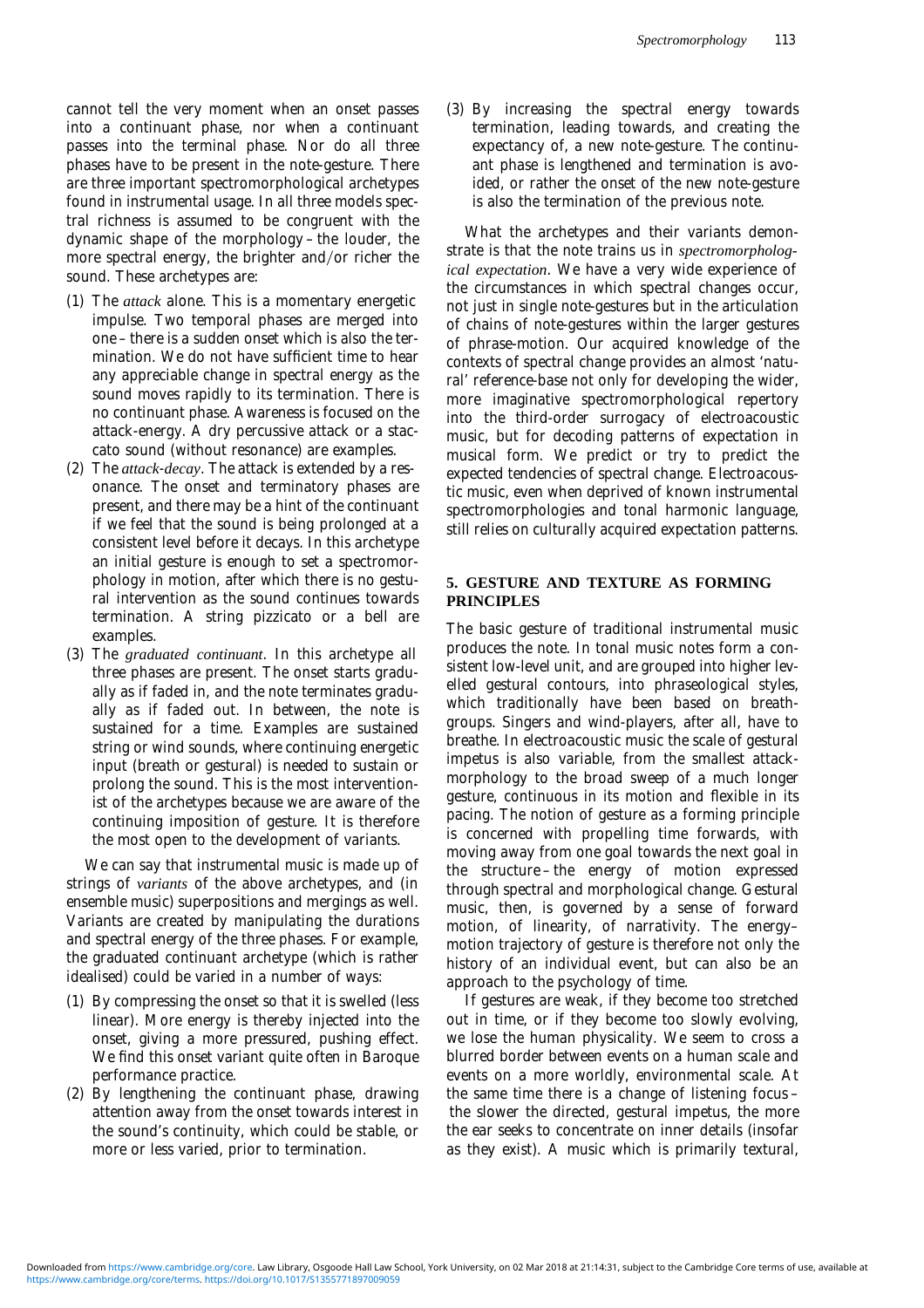then, concentrates on internal activity at the expense precise enough that a given class of sounds (which of forward impetus. have been verbally described) will invariably and

But most musics are texture–gesture mixtures, unambiguously correspond to a given symbol'. either in that focus shifts between them, or because There is no *permanent* type of hierarchical they exist in some kind of collaborative equilibrium. organisation for all electroacoustic music, or even Where one or the other dominates in a work or part within a single work.<sup>9</sup> Undoubtedly there are strucof a work, we can refer to the context as *gesture*- tural levels, but they do not need to remain consistent *carried* or *texture*-*carried*. Individual gestures can in number throughout a work, and a single level does have textured interiors, in which case gestural motion not need to run permanently through the whole span frames the texture – we are conscious of both gesture of a work. For example, one might detect three or and texture, although the gestural contour domi- four levels in one part of a work and fewer or more nates, an example of *gesture-framing*. On the other in another part; one section of a work might comprise hand, texture-carried structures are not always a neat hierarchy of small, unit-groupings, while environments with democratic interiors where every another section might be a much larger, indivisible, (micro-) event is equal and individuals are subsumed higher-level whole. in collective activity. Gestures can stand out in fore- It is fair to say that much electroacoustic music ground relief from the texture. This is an example of does not offer sufficient hierarchical variety. This *texture*-*setting* – texture provides a basic framework occurs where the types of sounds and the structural within which individual gestures act. The continuity direct one to listen continuously in a glo-

It is wrong to seek in electroacoustic music. In<br>
there is lower-level interest within the texture when<br>
then is regarded as the lowest structural conditions and music. In<br>
the intervel interest, the note is regarded as t

cannot be conveniently segmented, and indeed often resists segmentation. At one moment in a work one **7. STRUCTURAL FUNCTIONS** may be following discrete, short units, and at another<br>a large-scale structure whose continuity and coher-<br>ence refuse to be dissected and demand to be con-<br>sidered more as a whole than as the sum of minute<br>parts. A piece

bal, high-level mode. With textured structures it is very easy for the composer, listening too hard to the **6. STRUCTURAL LEVELS** textural material, to be deceived into thinking that

<sup>&</sup>lt;sup>7</sup> In much contemporary instrumental music, notation can be a <sup>9</sup>The criteria for hierarchical organisation set out by Lerdahl may textures are made up, but a reading of individual 'notes' will not tell us what should be heard in them.

<sup>&</sup>lt;sup>8</sup> See note 3 for the reference. 1991).

very misleading guide to the lowest level of structure, when the apply to tonal music, but they do not suit electroacoustic music. That, of course, does not mean that electroacoustic music is not tive gesture or texture. Notation may show us how gestures and hierarchical (see Lerdahl 1987: 137–8; the French version, 'Les hierarchies de timbres', appeared in Le timbre, metaphore pour la composition, J.-B. Barriere, ed., Christian Bourgois/IRCAM,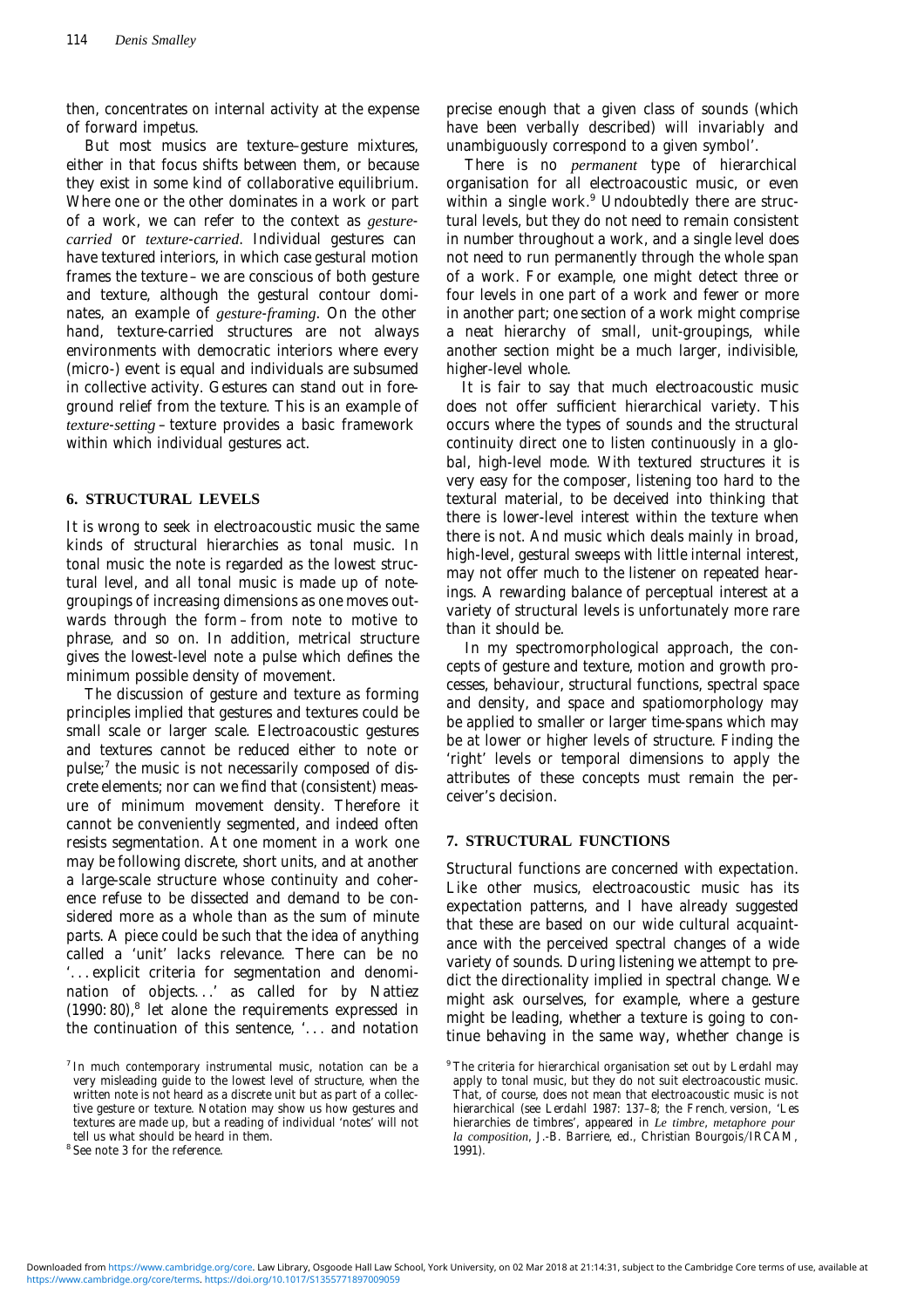onsets

continuants

terminations

| departure | passage      | arrival       |
|-----------|--------------|---------------|
| emergence | transition   | disappearance |
| anacrusis | prolongation | closure       |
| attack    | maintenance  | release       |
| upbeat    | statement    | resolution    |
| downbeat  | ٠            | plane         |
|           |              |               |

likely or not, whether change is likely to be concerned function until we know what comes afterwards.) with gradual merging or sudden interruption, and so Since we are always busy concentrating on the on. The ideas of onset (how something starts), con-<br>
gressent, our attentions may be diverted before tinuant (how it continues) and termination (how it any final attribution can be completed – contexts ends) can be expanded into a list of terms, some of slip away. And which levels of structure are we them technical, some more metaphorical, which can following anyway? How many levels can our be used to interpret the function-significance of an attention and memory spans take in? Are we folbe used to interpret the function-significance of an event or context. These functions can be applied at lowing each impending moment or broader both higher and lower levels of musical structure, outlines? referring, for example, to a note, an object, a gesture, (3) *Function attribution may be double or ambiguous*. a texture, or a type of motion or growth process, A context may have different, simultaneous func-

The onset terms reflect varying degrees of abruptness. What they have in common is that they are example, a contour which seems to resolve a moving out from or away from a starting-point, cre- motion could also form part of the anacrusis to ating expectant tensions. The continuant terms vary. a following peak – in this case the termination Some look forward, expressing betweenness ('tran- function is also an onset function on the same sition', 'passage'); others are linked backwards to the level. onset function ('prolongation', 'maintenance'), while (4) *There is no clear temporal border between the three* 'statement' signals a more definitive, almost indepen- *function*-*types*. For example, the point at which dent status. The terminations vary in their feelings we decide that an event has fully emerged and the of completion. 'Disappearance' is a weak termination point at which we decide that it has entered a without much purpose, while 'resolution' and transitional phase may not be a point but a pro-'release' have strong relaxant functions. 'Arrival' and cess of evolving realisation. 'plane' express structural goals achieved.

The attribution of a function to a particular event or context is not a simple cognitive process: **8. MOTION AND GROWTH PROCESSES**

- 
- it has passed by. (We cannot finally attribute a have spectral contours, they are set in spectral space.

present, our attentions may be diverted before

- depending on our focus of attention.<br>This is particularly so when events are<br>The onset terms reflect varying degrees of abrupt-<br>overlapped or motion is continuous. For
	-

(1) *Function attribution is not normally a conscious* The metaphors of motion and growth are appropri*thought*-*process*. We are not continually asking ate ways of considering a time-based art like electroourselves a reasoned series of function-questions acoustic music. Traditional concepts of rhythm are resulting in function-decisions. Rather, function inadequate to describe the often dramatic contours attribution is part of the intuitive expectations of of electroacoustic gesture and the internal motion of psychological time. texture which are expressed through a great variety (2) *Function attribution is a continuing*, *incomplete* of spectromorphologies. Quite often listeners are *process*, *subject to revision*. We make interim reminded of motion and growth processes outside function attributions, and may change our minds music and the terms selected are intended to evoke in the continuing course of a context and after these kinds of connections. Since motion and growth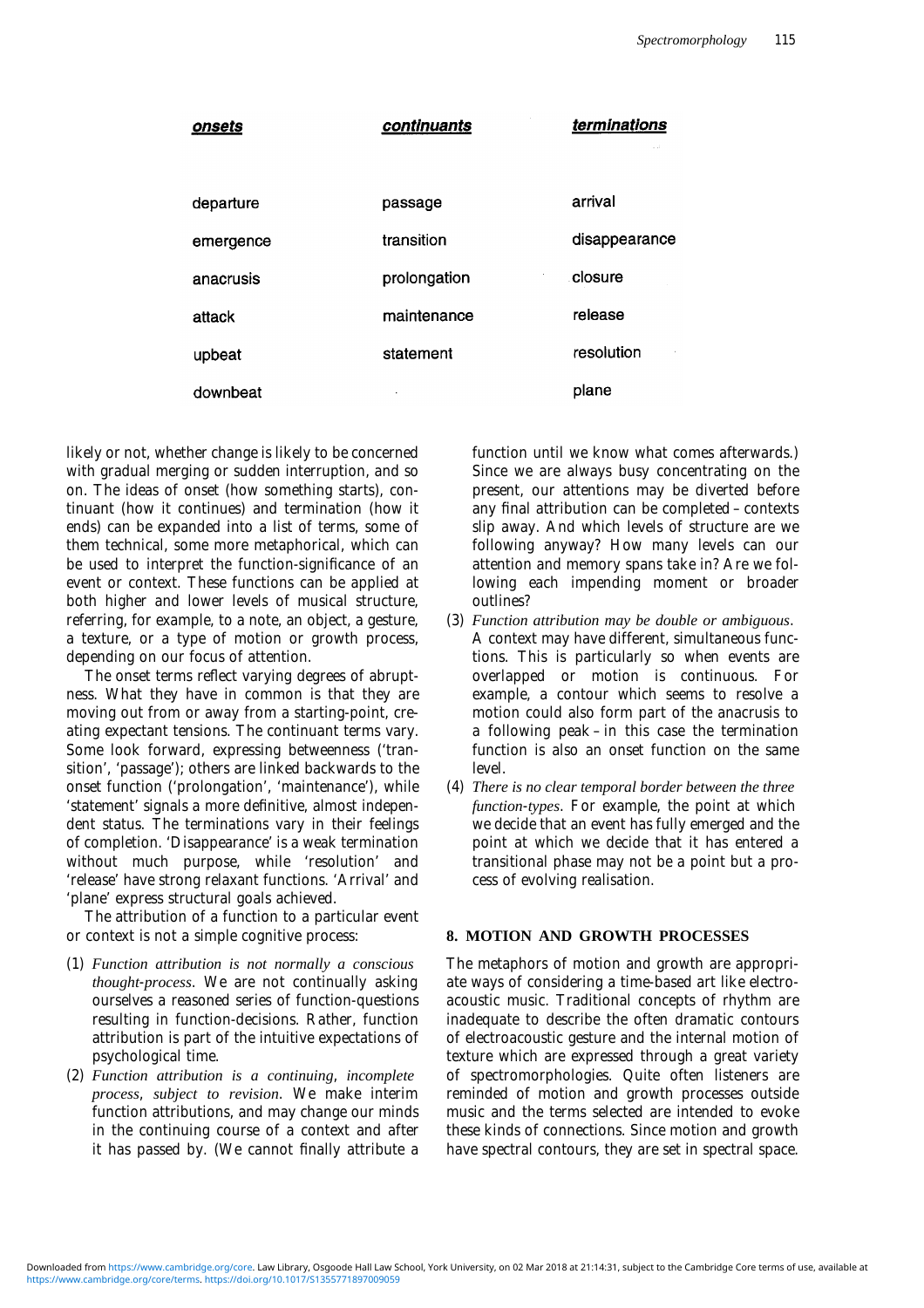

**Figure 1.** Motion and growth processes.

spectral density will be important additional quali- spectromorphological recycling, giving an impression fiers (see figures 6 and 7). In addition, motion and of motion related to a central point. This can be growth can be enhanced by actual spatial distribution achieved through spectromorphological variation (see figures 8 and 9). The basic reference types are alone, but is frequently aided by spatial motion. Conset out in figure 1. The unidirectional, reciprocal and tinuing recycling, like other forms of repetition, can cyclicycentric groups should be regarded more as give an impression of structural stasis, but centric motions, while the bi/multidirectional group is more motions can also be strongly directional – vortical

Motion and growth have directional tendencies Centric motions can also be associated with growth.<br>which lead us to expect possible outcomes, and they For example. I can think of rotating motions which which lead us to expect possible outcomes, and they For example, I can think of rotating motions which are helpful guides in attributing structural functions. gather textural materials to them as they expand *Unidirectional motion* provides a simple example. If spectrally – a combination of rotation and exogenous we encounter a slow, ascending contour, we could or endogenous growth. The *spin*, *spiral* and *vortex* expect a variety of outcomes but not any outcome. It are rotational variations. *Centrifugal* (flung out) and could ascend and fade as it goes out of 'sight'; it could *pericentral* (merely moving around a centre) are also increase in richness leading to an impact point; it a related group.<br>could be joined and absorbed by other events; it  $Bi/multidirect$ could be joined and absorbed by other events; it *Bi*y*multidirectional motions* create expectations, could change direction, turning into a parabola; it and most have a sense of directed motion. They can could reach a stable ceiling. Whatever it eventually be regarded as having both gestural and textural it may do what we expect particularly if its rate of selves. *Agglomeration* (accumulating into a mass) and change gives us clues to its future. This hypothetical *dissination* (dispersing or disintegrating) are textural change gives us clues to its future. This hypothetical *dissipation* (dispersing or disintegrating) are textural description could imply a termination function (dis-<br>appearing upwards), an anacrusis (increasing in rich-<br>contraction (becoming smaller) are concerned with appearing upwards), an anacrusis (increasing in rich-<br>ness leading to another event), and so on. Finally, changing dimensions and could be regarded as a this example emphasises the gestural nature of its<br>contour (no internal, textural interest has been *Divergence* and *convergence* are strongly directional contour (no internal, textural interest has been *Divergence* and *convergence* are strongly directional

In *reciprocal motion*, movement in one direction taneous linear descent/ascent. *Exogeny* (growth by is balanced by a return movement. Oscillation and adding to the exterior) could be allied to dilation and is balanced by a return movement. Oscillation and adding to the exterior) could be allied to dilation and undulation, which are contour variations, could agglomeration while *endogeny* (growing from inside) apply to internal, textural motions, as well as being implies some kind of frame which becomes filled, or descriptions of external contour. Parabolas are often texture which becomes thickened.<br>more gestural, a class of curved trajectories. They are The figure 2.1 have grouned tog more gestural, a class of curved trajectories. They are The The age and a grouped together *seven charac*-<br>
common in electroacoustic music, probably because *teristic motions* in order to sketch out their of the dramatic possibilities of varying the duration, implications. velocity and spectral energy of the outward and return journeys. A parabolic trajectory can move (1) *Motion rootedness*. Some are more likely to be

Therefore their occupancy of spectral space and their Generally in music, *centric motion* is expressed by concerned with growth processes. and spiral motions have this possibility, for example.<br>Motion and growth have directional tendencies Centric motions can also be associated with growth. gather textural materials to them as they expand pericentral (merely moving around a centre) are also

tendencies, and could be large structures in themchanging dimensions and could be regarded as a erred to) even if it is stretched out in time.<br>In *reciprocal motion*, movement in one direction taneous linear descent/ascent, *Exogeny* (growth by agglomeration, while *endogeny* (growing from inside)

teristic motions in order to sketch out their

continuously through a variety of spatial locations. 'earthbound' (push, drag) while others are not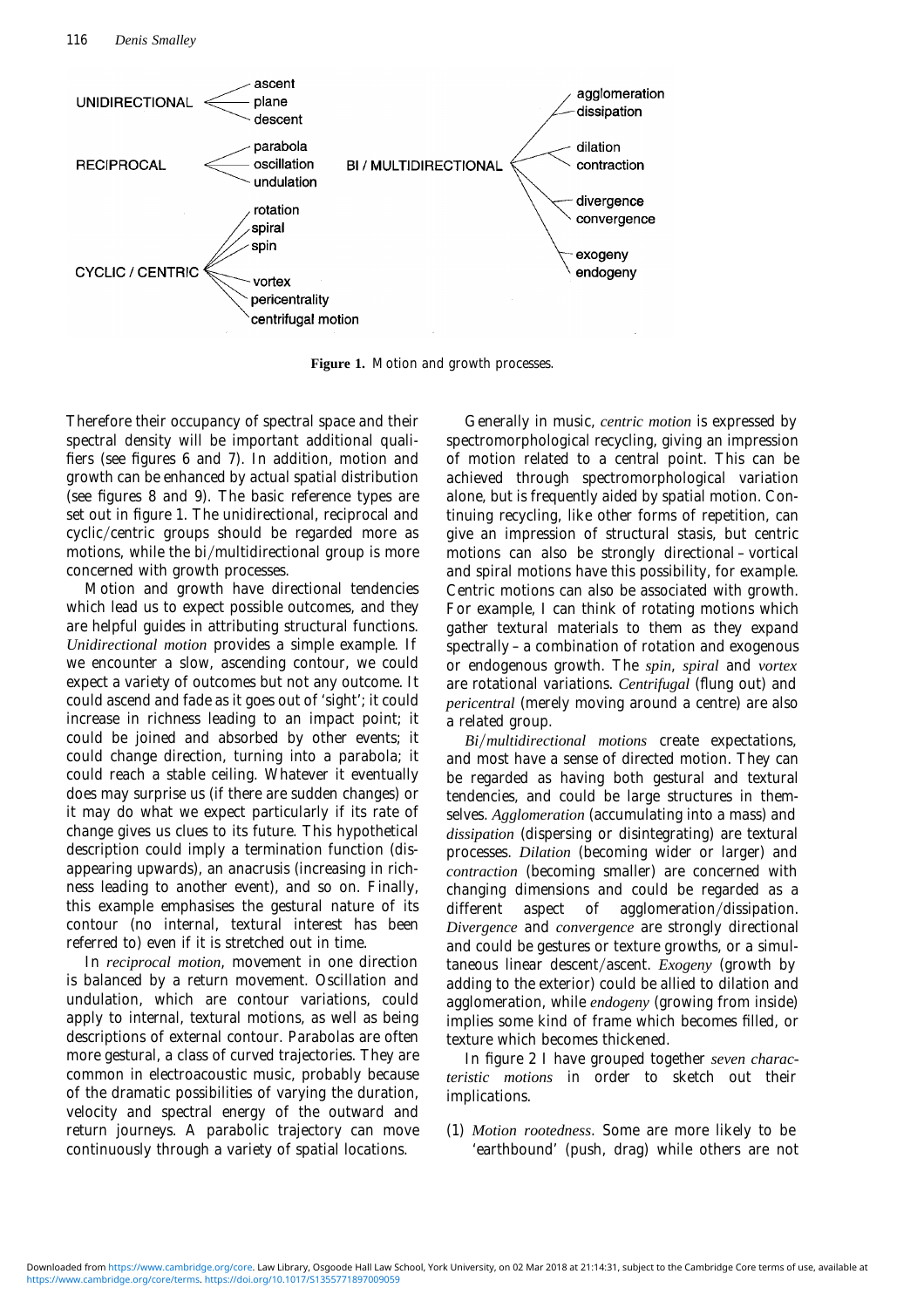

**Figure 2.** Seven characteristic motions.

- events with gesture-based, pressured onsets (drag, concur in their chaos. throw, fling) while others could be thought of as Texture motion may vary in internal consistency.
- 
- 

nal textural change, but the other motion-groups can tinuous texture motion may need to be considered as also be textured. Moreover, in terms of occupancy a totality, or may follow grouping patterns if conof spectral space they could vary in dimensions, and tours, fluctuations or discontinuities are subject to consist of more than one layer. As far as structural repetitions, cycles or pauses which imply higher-level level is concerned, it is the motion as a whole which groupings. is the most significant perceptual unit. Texture motion does not necessarily imply that it is possible **10. BEHAVIOUR** to segment the texture into lowest-level units,

*motion*. The left column lists four ways in which the eners can intuitively diagnose behavioural relationlayers, and implies some way of differentiating respect, behaviour is archetypal. We may be aware space or because each layer does not have the same although it is fairly circumscribed because of the spectromorphological content. *Flocking* describes the nature of the harmonic system which brings with it

rooted to a solid plane. Many spectromorpholog- loose but collective motion of micro- or small object ies are inherently non-rooted because there is no elements whose activity and changes in density need bass anchor (fundamental note) to secure the tex- to be considered as a whole, as if moving in a flock. ture. Thus analogies with flight, drift and floating One can imagine flocking motion passing through a can be common. Motion towards a root could be variety of multidirectional growth processes. The implied in a spectral descent towards termination, interior of a stream could be flocked, and a flock but a root may not be achieved if the motion could be part of a streamed texture. *Convolution* fades 'in the air'. (coiling or twisting) and *turbulence* (irregulation fluc- (2) *Motion launching*. The launching of motion var- tuation, possibly stormy) involve confused spectroies. Some may be considered as self-contained morphological entwining, but nevertheless tend to

emerging as if they had always existed (flow, *Continuous motion* is sustained while *discontinuous* float, drift). *motion* may be more or less fragmented. The *conti-* (3) *Contour energy and inflection* – the direction and *nuity*–*discontinuity continuum* runs from sustained energy of motion through spectral space. Some motion at one extreme to iterative motion at the are inherently slow or evolving (flow, drift, float), other. If iterative repetitions become too widely needing time to establish themselves, while others spaced then separate objects will be heard. This tendimply rapid energy–motion trajectories. ency is possible with some of the multidirectional (4) *Internal texturing* – continuity and discontinuity. growth processes if the internal texture becomes growth processes if the internal texture becomes Most of these motions imply a certain internal sparser during fragmentation in the growth process. textural consistency in order that the type of Granularity occupies an ambiguous mid-point since motion may remain coherent (see below). it could be considered either (roughly) sustained or iterative depending on how closely packed the grains **9. TEXTURE MOTION** are. Both continuity and discontinuity can move in a more or less periodic–aperiodic/erratic manner, with Most of the bi/multidirectional motions imply inter-<br>internal fluctuations in tempi. Continuous/discon-

although it might be possible to separate out one or The metaphor of behaviour is used to elaborate more spectromorphological types. relationships among the varied spectromorphologies Figure 3 sets out several qualifiers of *texture* acting within a musical context. I believe that listinternal textural components may collaborate in ships (or a lack of them) in electroacoustic music motion. That implies a type of 'behaviour' (see contexts and that this diagnosis affects the listener's below). *Streaming* refers to a combination of moving interpretation of and reactions to the music. In this between the layers, either through gaps in spectral of behaviour in tonal instrumental and vocal music,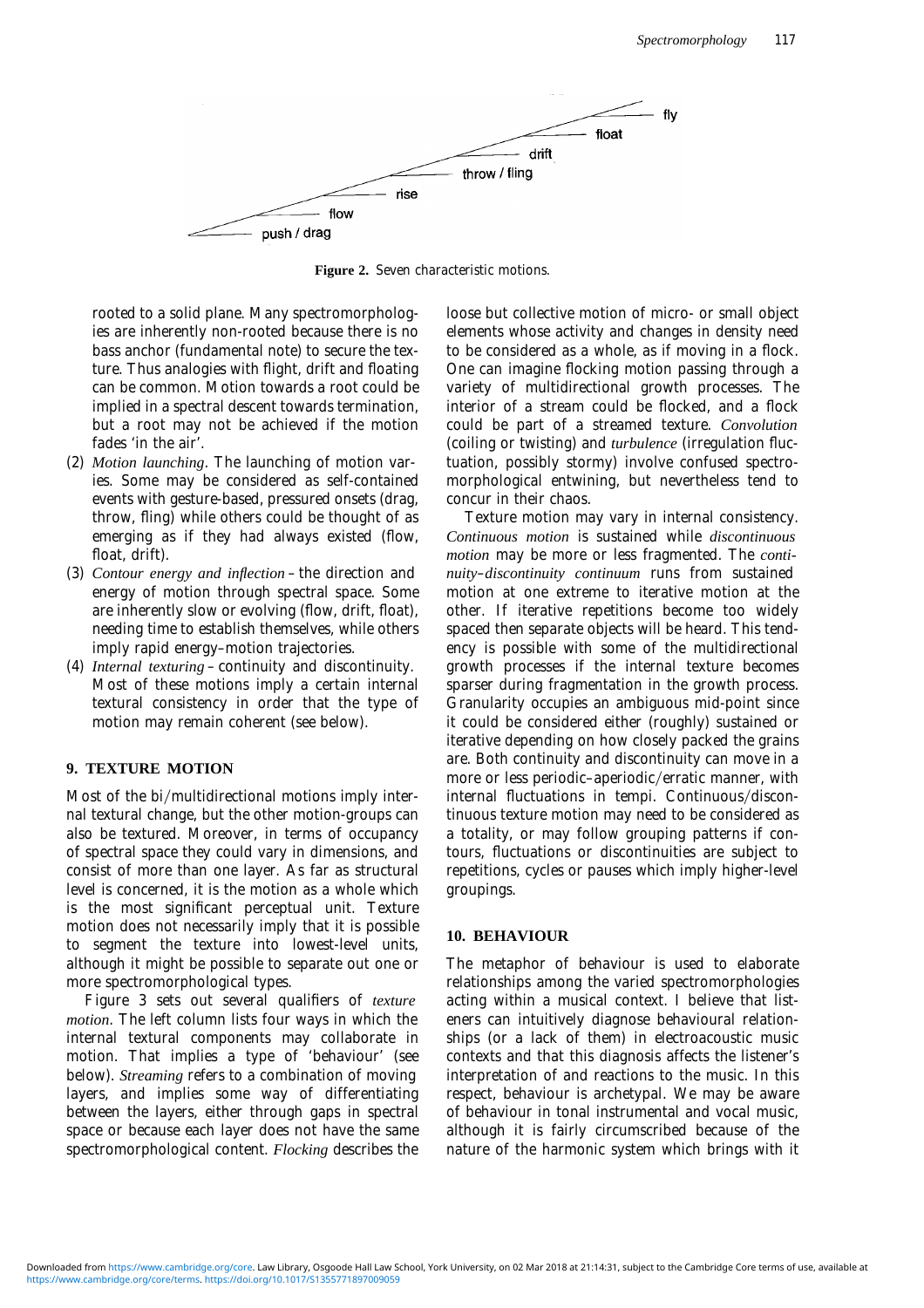

**Figure 3.** Texture motion.

constraints of polyphony and counterpoint. In acous- rates, and the type of motion are strong determimatic music the invisible freedom of spectromorphol- nants. *Causality*, where one event seems to cause the ogical content and motion creates a much wider and onset of a successor, or alter a concurrent event in more variable pool of extrinsic, behavioural refer- some way, is an important feature of acousmatic ences. We hardly need reminding that in an acous-<br>behaviour. The arrow leading from the voluntarymatic music behavioural relationships are carried by pressured continuum shows that causality can be spectromorphology alone, and that in mixed work weaker or stronger, depending on the influence or the perceived behavioural relationships between the impact one spectromorphology has on another. On visible, gesture-bearing performer and the surround- the whole, a strongly causal music relies on gesture, ing acousmatic context will be crucial to the work's and impact-coordination points which will be understanding. The structure is a metal of the structure in the structure.

at a variety of levels, for example, discrete events, to interpreting behavioural relationships and is low-level texture motion, or the much higher level of dependent on two oppositional pairs of concepts – relations between groups of textures or growth pro-<br>dominance/subordination and conflict/coexistence – cesses. Behaviour (figure 4) has two interactive, tem- which form the basis for a group of *relationship* poral dimensions (shown linked by the double- *modes* listed in the centre. headed arrow), one vertical the other horizontal. The vertical dimension is concerned with *motion coordination* (concurrence or simultaneity), while the hori-<br>11. **SPECTRA** zontal dimension is concerned with *motion passage* I must now turn in more detail to the spectro- aspect<br>(passing between successive contexts).

The *loose–tight continuum* represents the degree of terms 'spectra' or 'spectral space' to represent the coordination freedom. Whereas synchronicity has wide variety of sound-qualities timbres and pitches coordination freedom. Whereas synchronicity has wide variety of sound-qualities, timbres and pitches been the rule in tonal art music, it is no longer the speceived over the spectrum of audible frequencies.<br>Case. Today there is an extreme distance between a so No doubt the reader has already been triggered into case. Today there is an extreme distance between a No doubt the reader has already been triggered into<br>very tight, perhaps rigidly controlled, punctual, imagining types of sounds in association with motion very tight, perhaps rigidly controlled, punctual, imagining types of sounds in association with motion homorhythmic, minimal music, and the very relaxed, and growth, texture motion, or behaviour, but when<br>malleable associations found in some electroacoustic and the comes to describing more, precisely what these music. Indeed, spectromorphologies could be so sounds might be we run into difficulties. Composers different in their character and motion that the only and researchers are used to thinking of spectra in relationship they seem to have is that they exist in the terms of their spectral components which can be anasame space at the same time. That, of course, is in lysed, extracted, reconfigured and transformed to creitself a behavioural relationship. ate new spectromorphologies and transform existing

*tinuum* expresses how one context or event yields to can only be used in spectromorphological thinking if the next. We are reminded that such questions as the it is perceptually based and relevant to the musical degree of motion coordination, the energy–motion context. Even then, what terminology do we use, partrajectory of gesture, the pressuring urgency of onset ticularly when individually perceived pitches are not

As with other concepts, behaviour may be applied The upper part of figure 4 is intended as a guide

Some interpret is assing between successive contexts).  $\sigma$  for spectromorphology. I adopt the more general and the more seneral space is the degree of the more seneral space in represent the degree of the more sent the sp it comes to describing more precisely what these and researchers are used to thinking of spectra in In motion passage, the *voluntary*–*pressured con-* ones. This detailed, analytical approach to spectra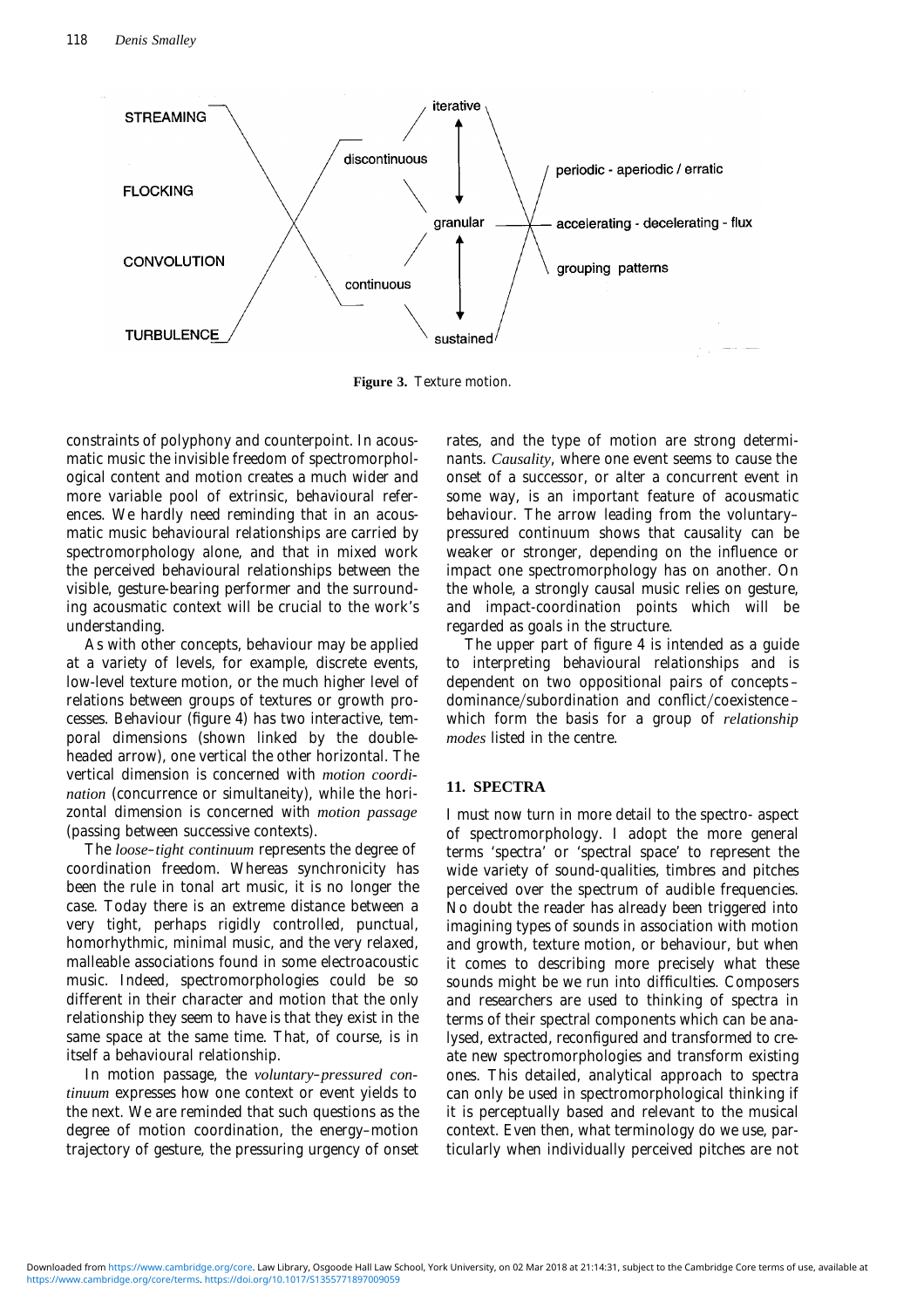

**Figure 4.** Behaviour.

spectral attributes associated with the type of source: note can be a note alone when viewed externally, or naming a real or imagined source is an act of differen- more than a single note when the interior is entered. tiating spectral qualities. No doubt we can describe Opportunities for internal *spectral focus* are common spectral attributes of the source in terms of whether in electroacoustic spectra in general, not just with the sound is bright, dull, hollow, thin, intense, and so notes. on. We need to expand this terminology of qualitative description in order to deal more comprehensively with aspects of spectral space. **11.2. Note collectives – relative and intervallic pitch** Whether pitches are heard or not is of prime

pitch and as a type of spectrum. That will then allow me to discuss spectra without audible note content. a pitch. The external note may be theoretically pre-

is the traditional view where the pitch of a note is the can hear pitch-intervals, and therefore their relation-<br>most important factor and the spectral components ship to cultural, tonal usage will become important. most important factor and the spectral components ship to cultural, tonal usage will become important.<br>are regarded as colouring the note. The spectral com-<br>In *relative pitch* contexts we hear with much less preare regarded as colouring the note. The spectral com- In *relative pitch* contexts we hear with much less preponents of the note remain largely unheard, or at cision the distance between pitches and can no longer least ignored because it is the note itself which matters most to the context – the note and its colour are Instead we are inclined to follow higher-level gestures<br>perceptually fused. An alternative view (as permitted. and motions – *note collectives*. Much electroacoustic perceptually fused. An alternative view (as permitted, for example, by close recording of an instrumental music merges intervallic and relative pitch note), takes the ear inside the note so that spectral approaches. Judging which approach predominates components can be heard. Such a change of focus, at a given moment is a problem for the composer created by actually moving inside the sound, is com- (whom we assume has a good ear for pitch). For listmon in spectromorphological music. The compo- eners the borderline between the intervallic and the nents are then heard to have a pitch relationship, relative is equally important. Firstly it is not a wellwhich for the most part inside the instrumental note defined border since it is very much influenced by the will be a harmonic one, with varying weightings listener's perceptual skills. Secondly it is important

involved? Source-bonding in itself draws attention to among the components of the harmonic series. So a

importance in spectral discrimination. I must first dis- When external notes move too quickly for the ear to cuss the nature of the note both as a manifestation of hear precise pitch-intervals, or are piled up in densi-<br>pitch and as a type of spectrum. That will then allow ties, the note ceases to be perceptually significant as sent (we actually *know* it is in complex instrumental textures) but perceptually absent. We must therefore **11.1. The note – internal and external spectral focus** differentiate the poles on a continuum between inter-Electroacoustic music allows two *note*-*views*. The first vallic pitch and relative pitch. In *intervallic pitch* we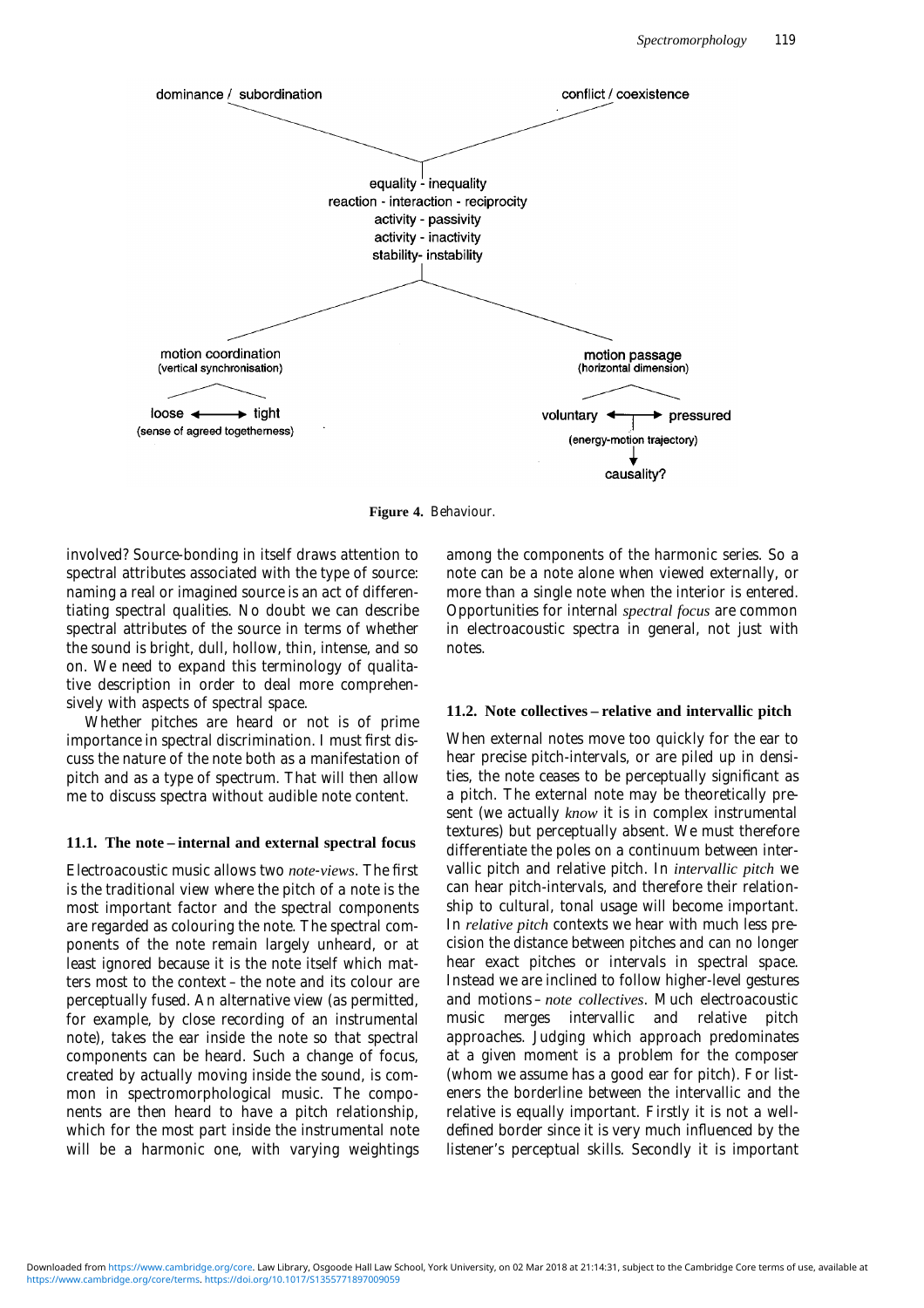because intervallic pitch, if obviously present, will be to describe its riches. On the other hand, noise can the prime focus of attention for most listeners. occur in narrower or wider bands, and become

draws attention to the fact that more than a single absolute) becomes blended in. Therefore, while interpitch is needed for pitch to become perceptually rel- vallic pitch and noise are in one sense extremes, noise evant. There are many circumstances in electroacous- can take on a pitch identity, just as pitch can take on tic music where pitch is a recognisable attribute of a noise content. Although noise-based spectromorspectromorphology, but if there is no intervallic phologies have been extensively explored in electrorelationship with another pitch, the pitch-attribute acoustic music, their qualities have yet to be more becomes a background factor, and there may be widely appreciated, so dominant is the conditioning other qualities of the particular spectromorphology of the intervallic pitch heritage. Electroacoustic which are contextually more significant. Even with a music, in enabling noise exploration, seeks to pitch-drone, the actual pitch (as opposed to the fact embrace the full spectral potential of the wide-open that it is high, low, or a stable reference-point, or its sound world. motion is textured) is unimportant if intervallic pitch relationships are absent.

The difference between the note (as an intervallic organisation based on the vibrational properties of the similar strings and columns of air, inharmonic spectra do distinction, yet this is another broth is difference whi

The second definition is not distinct from the first, and is concerned with density – a saturated spectral state which cannot be resolved into intervallic or relative pitch. *Saturate noise* can be looked upon as another aspect of some of the sources mentioned above (e.g. sea), but it can also come about through spectral compression, where an area of spectral space is closely packed such that pitch awareness is impossible. In addition it can occur when spectral space becomes filled by the active contours of convoluted and turbulent motions. Thus there are certain accumulative processes which tend towards noise and can be used to create noise.

Noise is relative rather than absolute – it exists because we have a concept of pitch. Intervallic pitch is an absolute – we can perceive and name intervals precisely – whereas noise is a generality and has to be considered spectromorphologically in terms of its motion, texture, and behaviour if we are to be able **Figure 5.** From note to noise.

The use of the word 'intervallic' in intervallic pitch coloured and resonant so that pitch (either relative or

### **11.4. Harmonicity and inharmonicity**

**11.3. From note to noise** While harmonic spectra have a specific intervallic

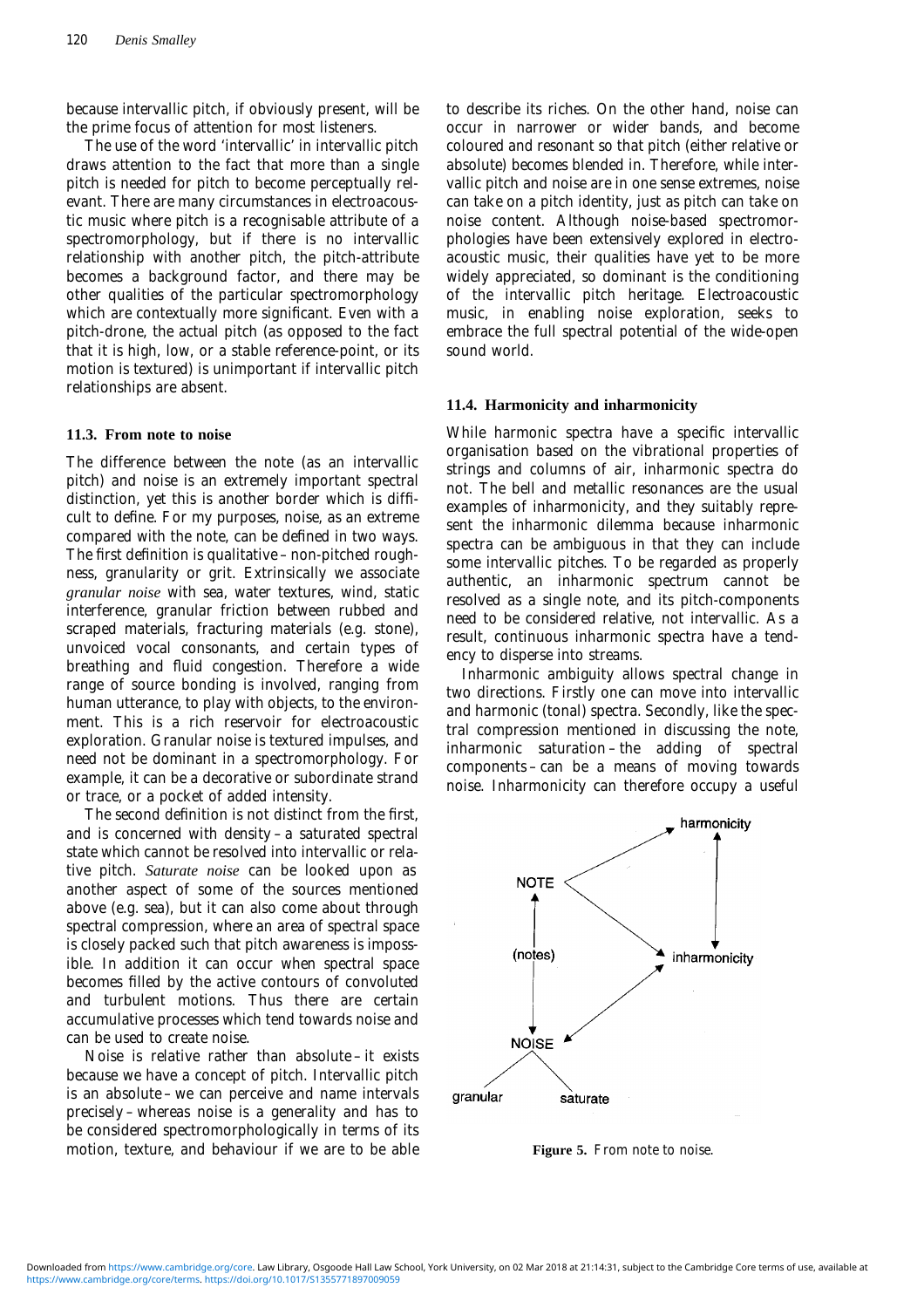middle ground which allows movement towards harmonicity and intervallic pitch on the one hand, and noise on the other.

In figure 5, the possibilities of transformation among note, inharmonicity and noise, are set out, along with the possibility for the note (intervallic pitch) to move in the direction of both harmonicity and inharmonicity.

## **11.5. Spectral space and density**

Spectral space covers a distance between the lowest and highest audible sounds. In discussing motion and **Figure 7.** Spectral density. growth processes it was assumed that spectromorphologies move through spectral space as they % change over time, and in discussing the seven charac-<br>teristic motions, attention was drawn to the root-<br>edness of certain motions and the non-rootedness of<br>others. In other words, certain motions need to<br>occupy spectra

tation) and vocal music, we have prior knowledge of<br>the potential spectral space not only of the ensemble<br>but of individual instruments and voices as well, and<br>we have expectations of the use of spectral space rela-<br>tive t well as being strong formal determinants. We need a Figure 7 defines qualities of *spectral density* which descriptive vocabulary to help define the *occupancy of* can be imagined as a fog. curtain or wall of broader descriptive vocabulary to help define the *occupancy of* can be imagined as a fog, curtain or wall of broader *spectral space*. Figure 6 shows three basic reference- or narrower spread which allows sounds to penetrate points. Canopies and roots can be regarded as or not. In other words, is the density such that other<br>boundary markers which may have functions. For spectromorphologies if superimposed can or cannot boundary markers which may have functions. For spectromorphologies, if superimposed, can or cannot example, textures can be hung from canopies and use stand out in relief? Thus a packed or compressed example, textures can be hung from canopies and use stand out in relief? Thus a packed or compressed them as goals or departure points, while we already spectral space is compacted so that is suffocates and



Figure 6. Occupancy of spectral space. enemy of low-level detail.



- 
- 
- 
- 

them as goals or departure points, while we already<br>
rectral space is compacted so that is suffocates and<br>
thow that the drone can act as a root-reference.<br>
Together they frame spectral space, although they do<br>
not have to creates a solid wall very close to the listener. The same density set further back will free space closer to the listener so that it can be occupied by other spectromorphologies. Of course a density need not have a fixed perspective. There are perceptual limits to how much spectromorphological information can occupy spectral and stereo space: high density is the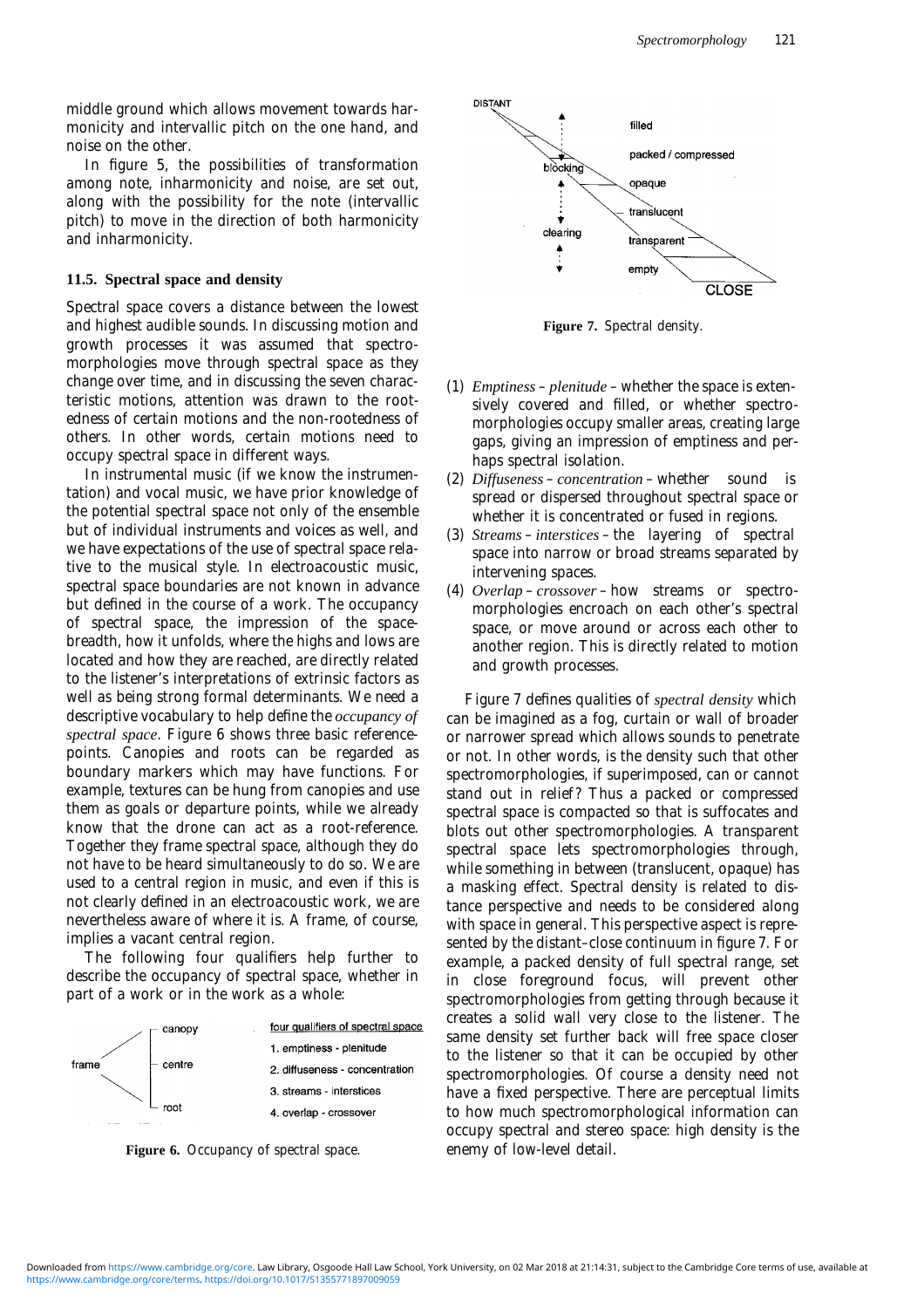these implications can be developed by the composer. I have identified five, basic, *personal/diffused space*<br>
As well as emhancing the character and impact of<br>
are a means of delineating musical structure. Real<br>
are a mea

a unique art.<br>
Spatial perception is inextricably bound up with<br>
spectromorphological content, and most listeners<br>
spectromorphological content, and most listeners<br>
cannot easily appreciate space as an experience in<br>
itsel sciously listening to the spaces in works as distinct than internal space because there can be no music from regarding space only as spectromorphological without it, whereas a sense of internal space need not enhancement. I use the term *spatiomorphology* to exist at all in a work. External space, which is made highlight this special concentration on exploring spa-<br>tial properties and spatial change, such that they con-<br>around spectromorphologies – outdoor/open\_spaces tial properties and spatial change, such that they con-<br>stitute a different, even separate category of sonic or indoor/enclosed spaces which provide settings for stitute a different, even separate category of sonic or indoor/enclosed spaces which provide settings for<br>experience. In this case spectromorphology becomes spectromorphological activity. External spaces are experience. In this case spectromorphology becomes spectromorphological activity. External spaces are the medium through which space can be explored and sperspectival, and in the case of frontal stereo, the the medium through which space can be explored and perspectival, and in the case of frontal stereo, the experienced. Space, heard through spectromorphol- analogy with linear perspective vision can be striking:

cal messages of spatial apprehension are unstable broader than the real, space-breadth between the because they depend not only on space as composed, speakers, spaces which stretch beyond the confines of but on the relationship between the composed space the listening space's actual depth. A sense of spatial and the space(s) in which listening takes place. This intimacy occurs when spectromorphologies seem to is the first major distinction shown in figure 8, where act close to the listener as if inhabiting the same space

**12. SPACE AND SPATIOMORPHOLOGY** the double-headed arrow shows the interdependence The concept of spectral space is analogical: higher<br>
of the *composed space* (the space as composed on to<br>
pitches can be thought of as spatially higher, and<br>
which the composed space is heard). Listening spaces<br>
loorer p

exist at all in a work. External space, which is made analogy with linear perspective vision can be striking: ogy, becomes a new type of 'source' bonding. in looking through the 'stereo window' between the Both the grammatical details and the psychologi-<br>Both the grammatical details and the psychologi-<br>loudspeakers, the listener c loudspeakers, the listener can apprehend spaces much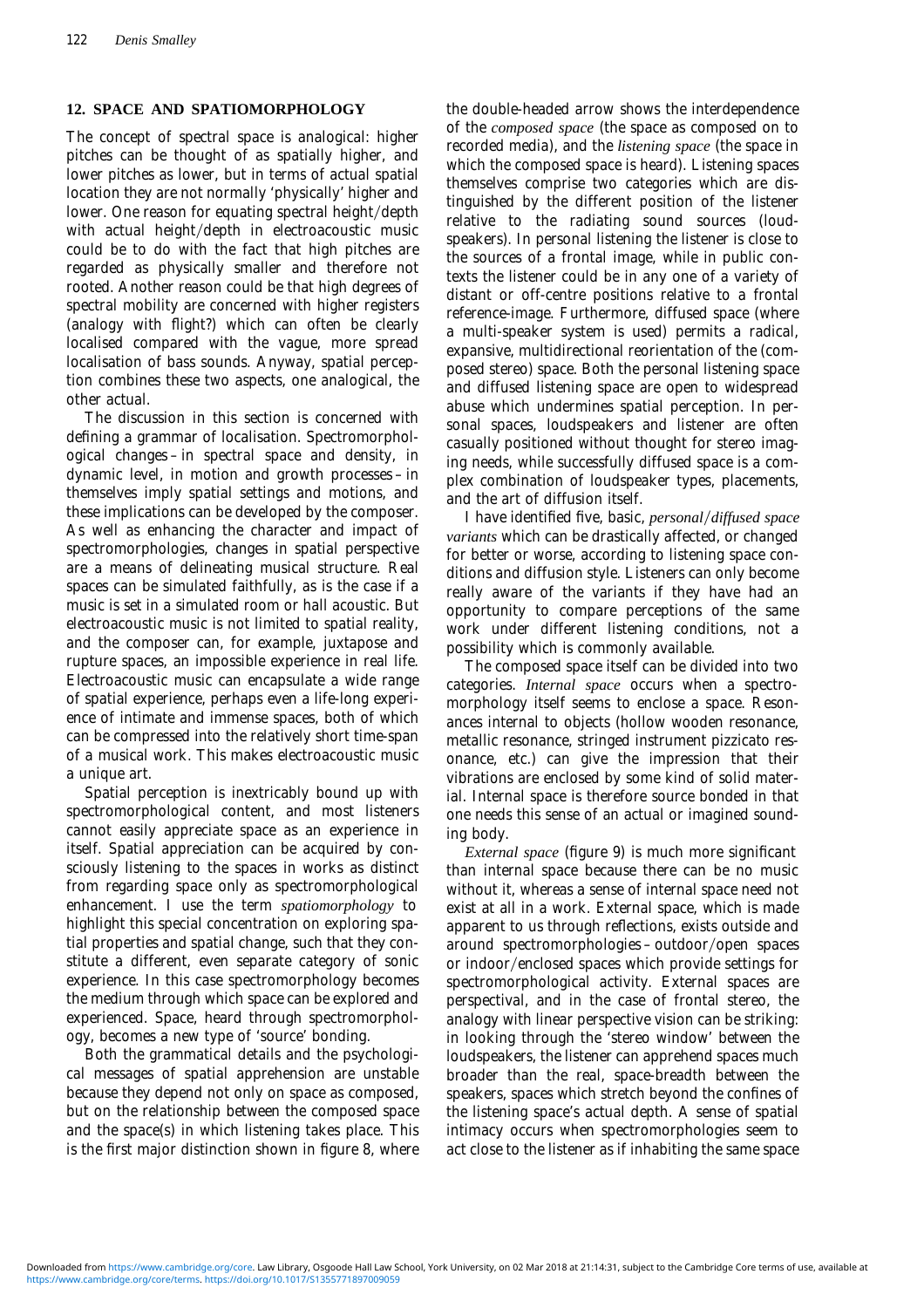







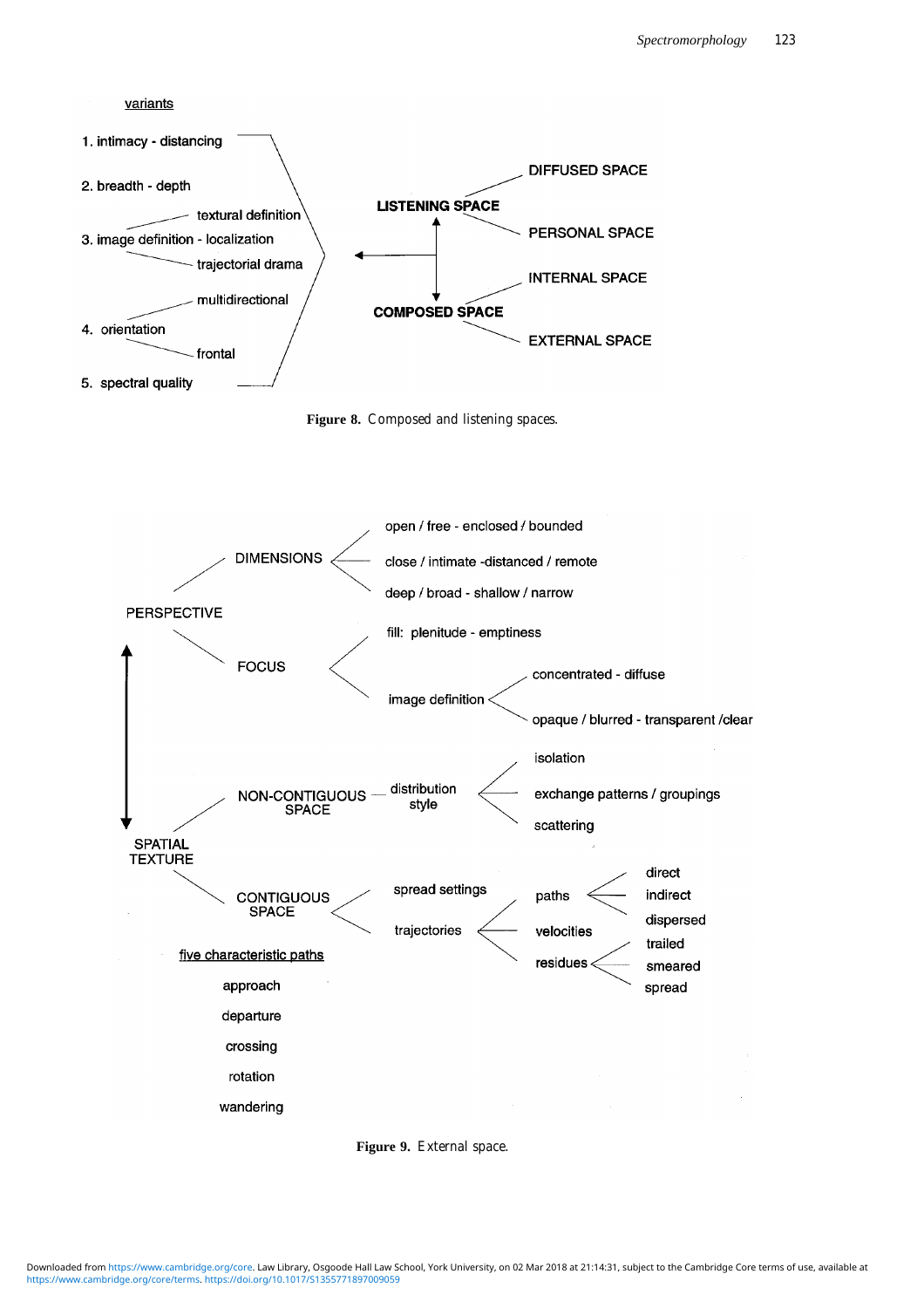as the listener. (Such intimacy is easily lost in diffused Their velocity will vary according to the desired enerlistening space.) getic profile of the trajectory relative to the distance

variants. Opacity and transparency have already been changes in spectral energy. Five basic paths reprementioned in discussing spectral density. Here they senting the simple breadth/depth directionalities are are repeated as attributes of spatial *focus*, but are also listed – approach, departure, crossing, rotation, and extended by the idea of spatially blurred or clear wandering. A trajectory is not necessarily a concenimages – whether the occupancy of space is clearly trated point-source. As the head or bulk of a gesture defined or not. We should note that a distant image moves through space it can leave residues behind. could be blurred or clear, as could a close image. The Trajectories can therefore leave trails, can be smeared second variant related to image definition is concen- across space or be spread in a more egalitarian way tratedydiffuse focus – whether the listener's attention through space. It may be that the establishing of a focuses on a small (central) area of space or on residue is part of a transformation of a gesture into diverse activity spread through space. This, in turn, a spread setting – the spread setting is introduced by is linked to the idea of *spatial fill* – how sparsely or a trajectory. densely populated the space is. Finally, here are some guidelines to help define the

*Spatial texture* is concerned with how the spatial global *spatial style* in a work as a whole: perspective is revealed through time. This is a quest<br>persisy in the mapper persisy in the constraints of the mapper in the mapper in the mapper of the state of the state of the state of the state of the state of the stat

ral trajectories are particularly characteristic. They **13. FINAL REMARKS** can follow direct (linear) or indirect *paths* (direction changes, or varieties of curvilinear trajectory), and Spectromorphology is concerned with perceiving and

*Image definition* can be elaborated in two sets of to be covered, and will be very closely linked to

- 
- 
- 
- 
- 
- exchange patterns are very common.<br> *Contiguous space* can be represented by a spectro-<br>
morphology which is spread over an area, but gestu-<br> **Contiguous** spaces?

even subdivide and disperse in multiple directions. thinking in terms of spectral energies and shapes in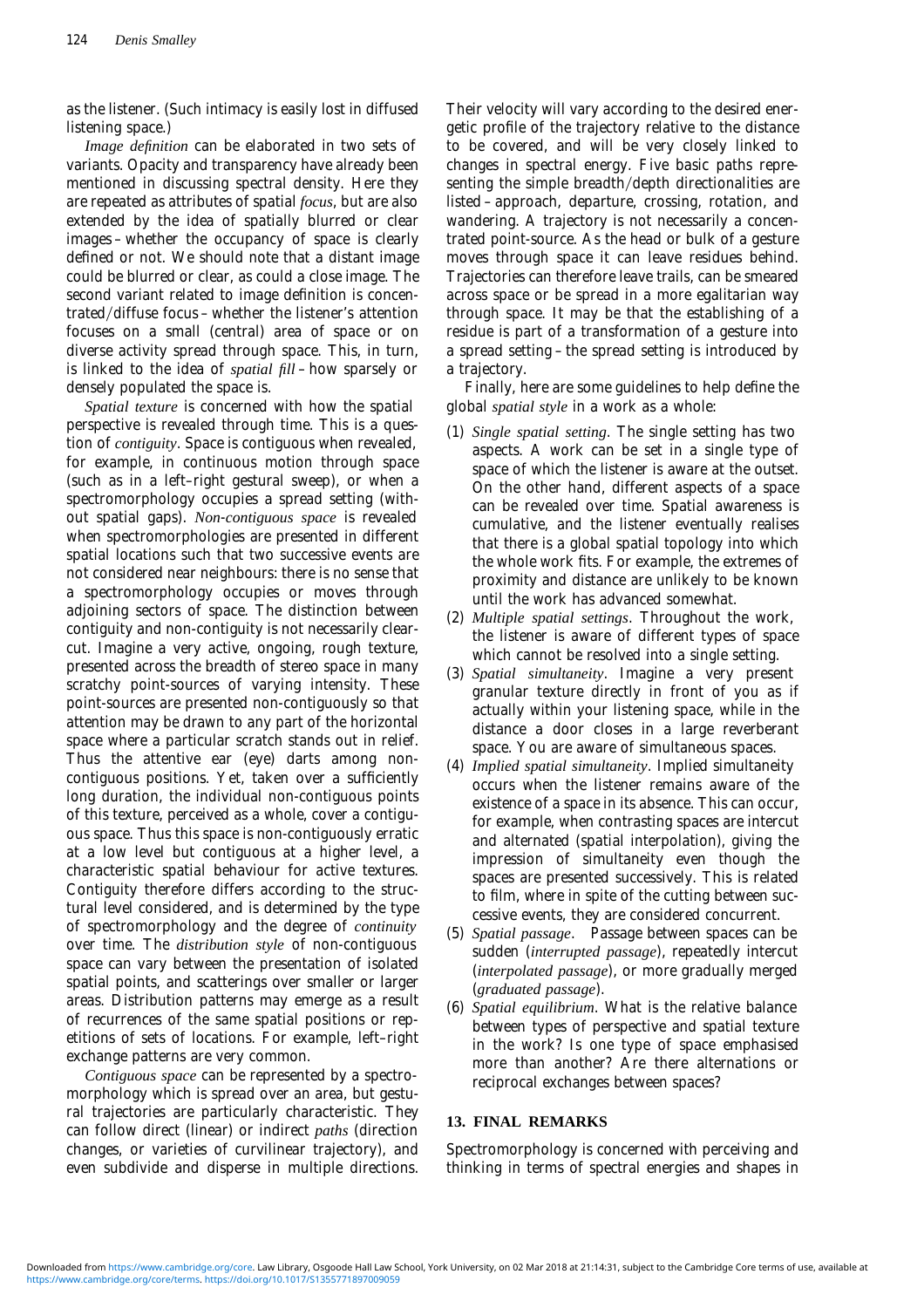space, their behaviour, their motion and growth pro- Cogan, R. 1984. *New Images of Musical Sound*. Cambridge: cesses, and their relative functions in a musical con-<br>
text Although the detail of spectromorphological Delalande, F. (no year). Analyse musicale et conduites de text. Although the detail of spectromorphological description may sometimes not be easy to follow, parricularly without an extensive experience of electroacure GRM.<br>
curved an extensive experience of electroacure Buchez, M.-E. 1991. L'evolution scientifique de la notion quatron oustic music repertory, it is far from being an esoteric<br>activity. Spectromorphological thinking is basic and re (ed.) activity. Spectromorphological thinking is basic and *metaphore pour la composition*, pp. 47–81. Paris:<br>easily understood in principle because it is founded **IDCAM/Christian Bourgois** easily dimersion in principle because it is founded<br>on experience of sounding and non-sounding<br>phenomena outside music, a knowledge everyone In S. Emmerson (ed.) The Language of Electroacoustic has – there is a strong extrinsic–intrinsic link. In this *Music*, pp. 17–39. Basingstoke: Macmillan Press. shared, natural base which provides a framework for University of California Press. the individual, cultural works of electroacoustic Lerdahl, F. 1987. Timbral hierarchies. In S. McAdams (ed.) music. Discovering and defining the natural link is *Music and Psychology: A Mutual Regard. Contemporary*<br>
important for composer-listener communication *Music Review* 2(1): 135–60. *Music Review* **2**(1): 135–60.<br>**because new musical 'languages' (if such a thing is McAdams, S., and Saariaho, K. 1985. The qualities and** because new musical 'languages' (if such a thing is McAdams, S., and Saariaho, K. 1985. The qualities and<br>really possible) or significant shifts in language are functions of musical timbre. In *Proc. Int. Computer* really possible) or significant shifts in language are<br>
mot created in a vacuum, but must have some shared<br>
matural-cultural basis if they are to make sense to list-<br>
matural-cultural basis if they are to make sense to li have a means of articulating problems when we react *sition*, pp. 293-300. Paris: IRCAM/Christian Bourgois. badly to a particular work (and there are plenty of Meyer, L. B. 1973. *Explaining Music: Essays and Explo*electroacoustic works which are unrewarding). This *rations.* Berkeley and Los Angeles: University of is all the more important for a music which is so California Press. closely allied to a means of production – computers Nattiez, J.-J. 1990. *Music and Discourse: Towards a Semiol*and technology – whose role is mysterious and ogy of Music. Princeton: Princeton University Press.<br>unknowable to most listeners particularly since tradi Risset, J.-C. 1978. Hauteur et timbre des sons. In *IRCAM* unknowable to most listeners, particularly since tradi-<br>Hauteur et timbre des sons. In *Reports* 11/78. tional, instrumental and vocal gesture are often Risset, J.-C. 1991. Timbre et synthese des sons. In J.-B. absent or not immediately apparent. se des sons. In J.-B.<br>absent or not immediately apparent. Barriere (ed.) *Le timbre*, *metaphore pour la composition*,<br>Spectromorphology, therefore, in starting from a Spectromorphology, therefore, in starting from a<br>decoding of perception, is an attempt to make collec-<br>tive sense of a wide range of individual electroacous-<br>tic musics created since the birth of the medium in<br>the 1950s.<br>

- 
- 
- timbre, metaphore pour la composition, pp. 11-13. Paris: et Recherches.
- Bayle, F. 1993. *Musique acousmatique: propositions* . . . pos-
- Cadoz, C. 1991. Timbre et causalite. In J.-B. Barriere (ed.) et Recherches. *Le timbre, metaphore pour la composition*, pp. 17–46. Smalley, D. 1992. The listening imagination: listening in the
- Chion, M. 1983. *Guide des objets sonores*. Paris: Buchet/
- Chion, M. 1991. *L'art des sons fixes ou la musique con* **Coutledge.** *creement.* Fontaine: Editions Metamkine/Nota-Bene/ Smalley, D. 1993a. Can electro-acoustic music be analysed?
- 
- reception: "Sommeil" de Pierre Henry. Paris: INA-
- de materiau musical. In J.-B. Barriere (ed.) Le timbre,
- 
- Erickson, R. 1975. *Sound Structure in Music*. Berkeley:
- 
- 
- 
- re (ed.) *Le timbre*, *me´ taphore pour la compo-*
- 
- 
- 
- 
- cours d'un compositeur, Lien, revue d'esthetique musicale, pp. 134–9. Ohain: Musiques et Recherches.
- Schaeffer, P. 1966. *Traite´ des objets musicaux*. Paris: Seuil.
- **REFERENCES** Smalley, D. 1986. Spectromorphology and structuring pro-Agawu, V. K. 1991. Playing with Signs: A Semiotic Inter-<br>
pretation of Classic Music. Princeton: Princeton Univer-<br>
sty Press.<br>
Bachelard, G. 1994 edn. *The Poetics of Space*. Translated Bachelard, G. 1994 edn. *The Poetic*
- Bachelard, G. 1994 edn. *The Poetics of Space*. Translated<br>by Maris Jolas. Boston: Beacon Press. **Reserve and Lien**, here is the *Nous avez dit acousmatique*? Lien,<br>Barriare L.B. 1991 Introduction In L.B. Barriare (ed.) *L*  $\frac{1}{2}$  revue d'esthetique musicale, pp. 21–2. Ohain: Musiques Barriere, J.-B. 1991. Introduction. In J.-B. Barriere (ed.) *Le* 
	- *th taphore pour la composition*, pp. 11–13. The composition Smalley, D. 1991b. Spatial experience in electro-acoustic IRCAM/Christian Bourgois. Smalley, D. 1991b. Spatial experience in electro-acoustic IRCAMyChristian B revue d'esthe´ tique musicale, pp. 121–4. Ohain: Musiques *itions.* Paris: INA-GRMyBuchetyChastel.
	- Paris: IRCAM/Christian Bourgois. electroacoustic era. In J. Paynter, T. Howell, R. Orton<br>
	ion M. 1983. Guide des objets sonores. Paris: Buchet/ and P. Seymour (eds.) Companion to Contemporary ChastelyINA-GRM. *Musical Thought*, Vol. 1, pp. 514–54. London:
	- Sono-Concept. In R. Delmonte and M. Baroni (eds.) *Atti del Secondo*